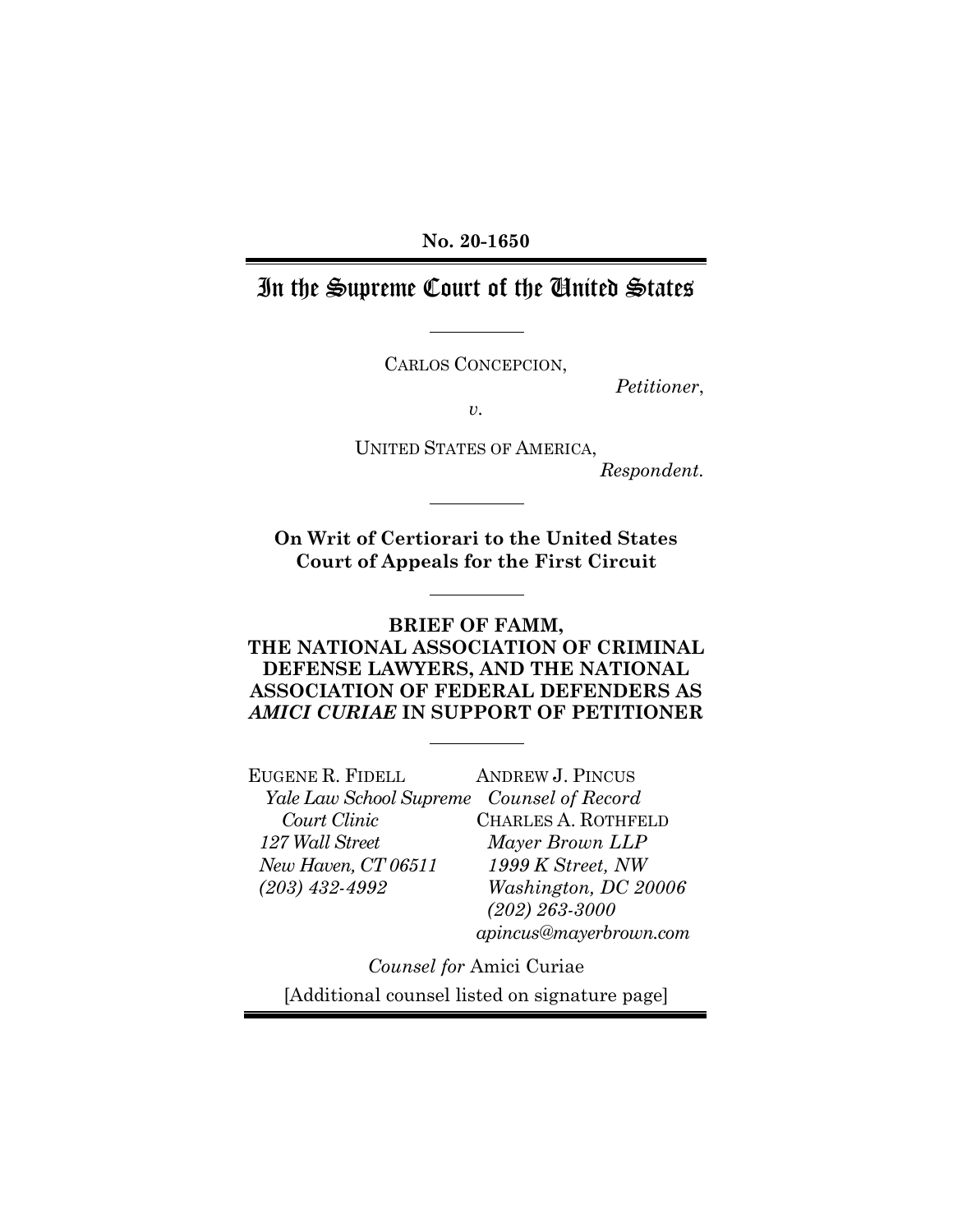## **TABLE OF CONTENTS**

| ٠<br>о |
|--------|
|--------|

| INTEREST OF THE AMICI CURIAE 1                                                                                                                                                                                |
|---------------------------------------------------------------------------------------------------------------------------------------------------------------------------------------------------------------|
| <b>INTRODUCTION AND SUMMARY OF</b>                                                                                                                                                                            |
|                                                                                                                                                                                                               |
| Trial Judges Must Consider A Defendant's<br>Post-Sentencing Conduct And Intervening<br>Legal Developments When Exercising Their<br>Section 404 Authority To "Impose A Reduced                                 |
| A. Evidence of post-sentencing conduct and<br>intervening changes in law significantly<br>affects district courts' exercise of<br>Section 404 sentencing discretion—<br>producing fairer and more appropriate |
|                                                                                                                                                                                                               |
| Post-sentencing legal developments13<br>2.                                                                                                                                                                    |
| B. The text and statutory context of the<br>First Step Act compel consideration of<br>post-sentencing conduct and<br>intervening legal developments19                                                         |
| 1. Requiring trial courts to consider a<br>wide range of factors when<br>exercising sentencing discretion is a<br>long-established background<br>principle of American law20                                  |

i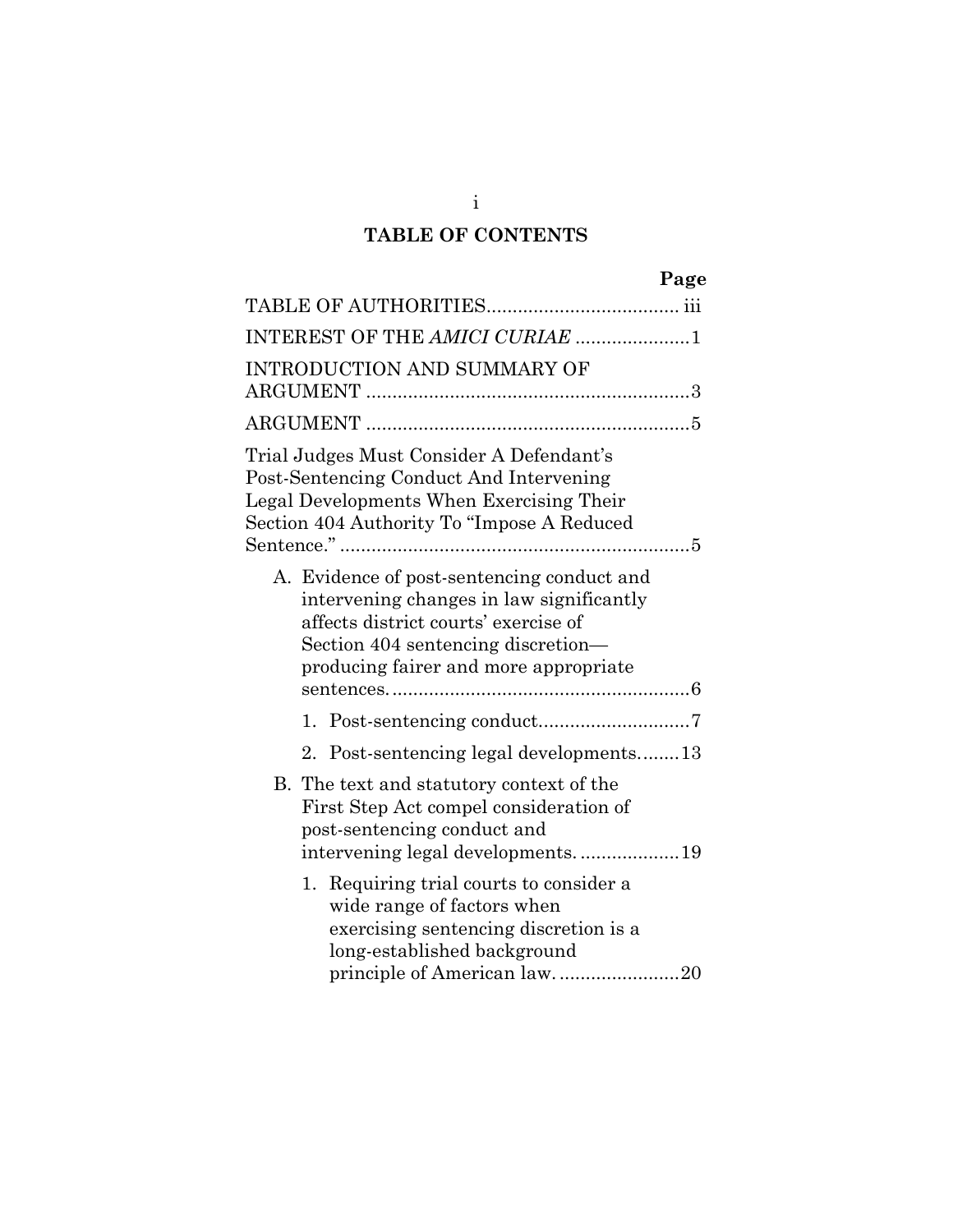# **TABLE OF CONTENTS—continued**

# **Page**

| 2. The First Step Act's text<br>incorporates background sentencing<br>principles into Section 404                 |
|-------------------------------------------------------------------------------------------------------------------|
| 3. The Act's statutory context confirms<br>that courts should consider all<br>factors relevant to imposition of a |
| 4. The government's reliance on <i>Dillon</i>                                                                     |
|                                                                                                                   |

ii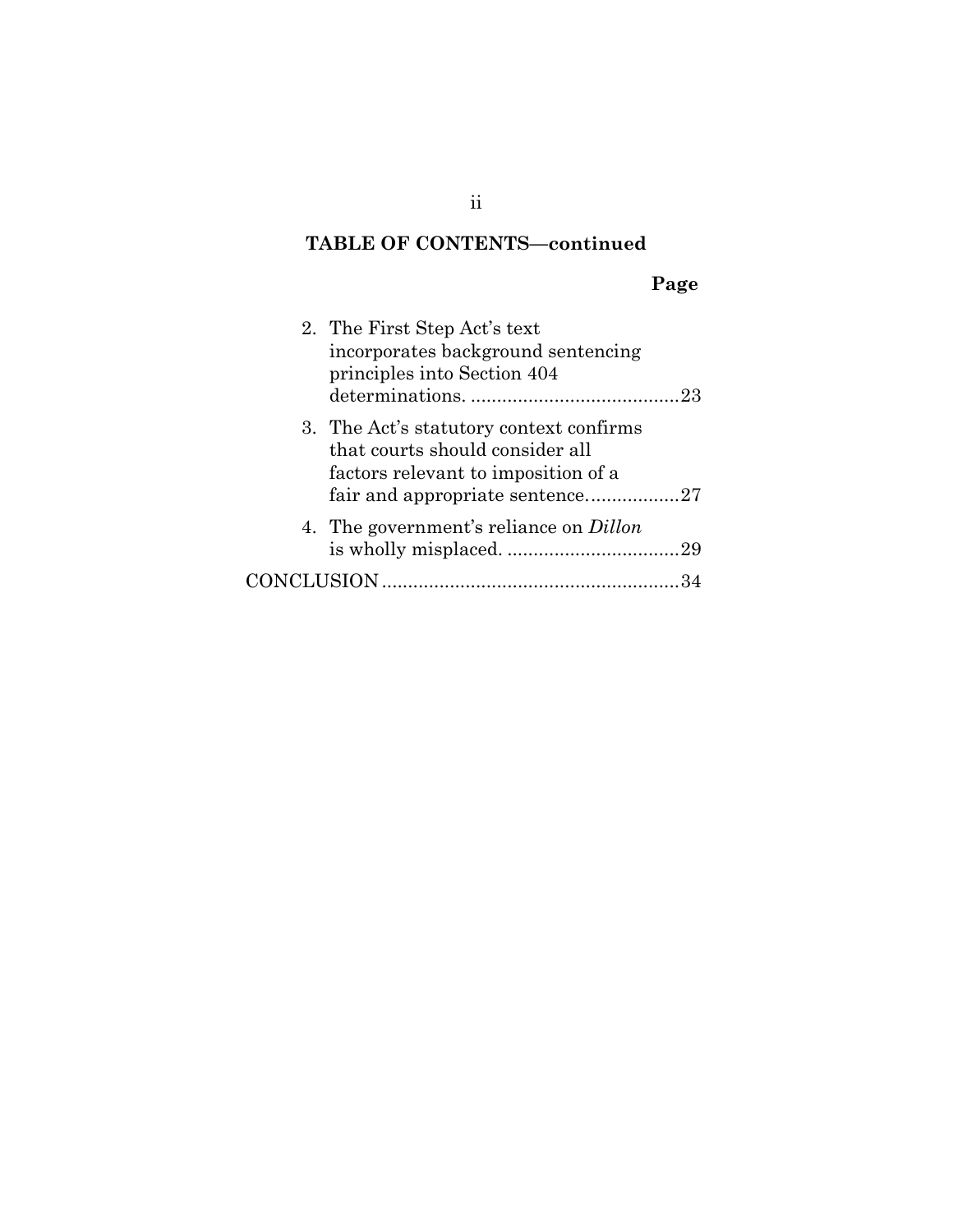# **TABLE OF AUTHORITIES**

# **Page(s)**

### **Cases**

| Carachuri-Rosendo v. Holder,                                          |
|-----------------------------------------------------------------------|
| Dillon v. United States,                                              |
| Dorsey v. United States,                                              |
| Koon v. United States,                                                |
| Lockett v. Ohio,                                                      |
| Pepper v. United States,                                              |
| Peugh v. United States,                                               |
| Pennsylvania ex rel. Sullivan v. Ashe,                                |
| Terry v. United States,                                               |
| United States v. Armstead,<br>2021 WL 267825 (D.S.C. Jan. 27, 2021)11 |

iii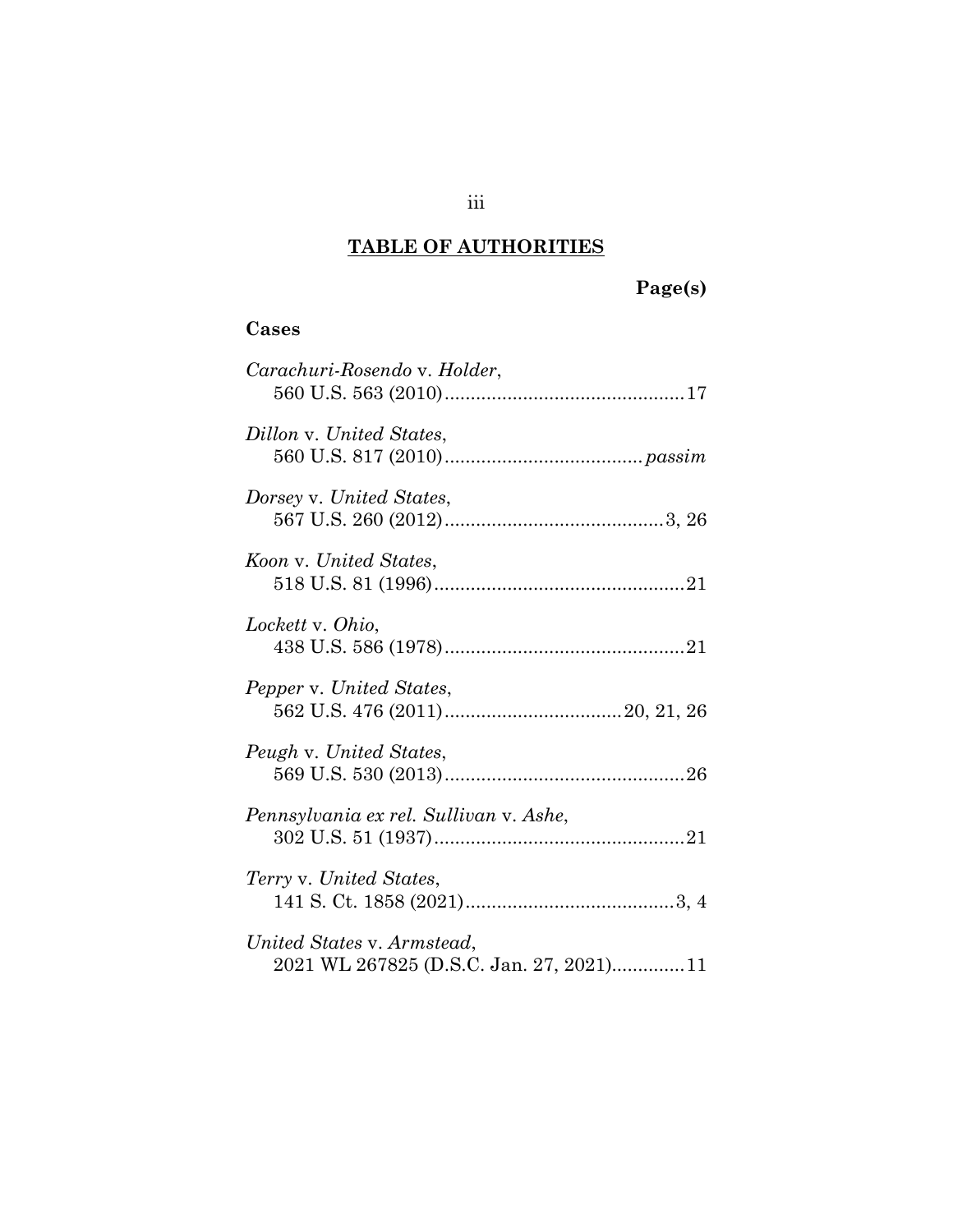| 'age(s)<br>υ |  |
|--------------|--|
|--------------|--|

| United States v. Badger,<br>2021 WL 248582 (D.S.C. Jan. 26, 2021) 11 |
|----------------------------------------------------------------------|
| United States v. Bannister,                                          |
| United States v. Booker,                                             |
| United States v. Boulding,                                           |
| United States v. Brookins,<br>2020 WL 5200828 (N.D.W. Va. Aug. 31,   |
| United States v. Brown,<br>2020 WL 6482397 (D.S.C. Nov. 4, 2020)11   |
| United States v. Castendet-Lewis,                                    |
| United States v. Chambers,                                           |
| United States v. Davis,                                              |
| United States v. Dooley,<br>228 F. Supp. 3d 733 (W.D. Va. 2017)  15  |

iv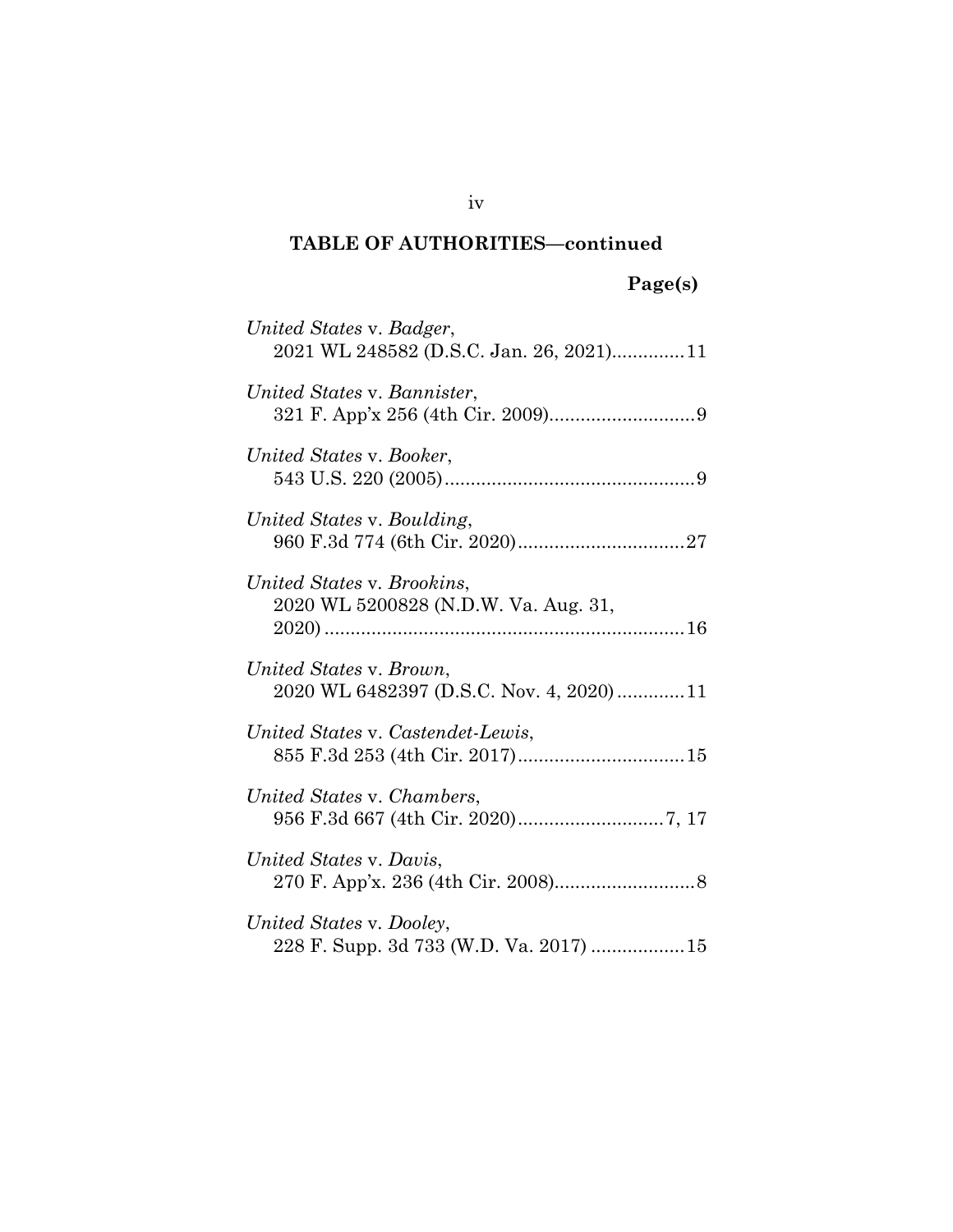# **Page(s)**

| United States v. Grace,<br>168 F.3d 502 (9th Cir. 1999) (table),                                        |  |
|---------------------------------------------------------------------------------------------------------|--|
| United States v. Grace,<br>2020 WL 1044003 (D. Nev. Mar. 3, 2020)11                                     |  |
| United States v. Henry,                                                                                 |  |
| United States v. Kelley,<br>962 F.3d 470 (9th Cir. 2020), cert.<br>denied, 141 S. Ct. 2878 (2021)26, 32 |  |
| United States v. Mitchell,<br>2019 WL 2647571 (D.D.C. June 27,                                          |  |
| United States v. Muhammad,<br>2021 WL 4228878 (W.D.N.C. Sept. 16,                                       |  |
| United States v. Murphy,<br>998 F.3d 549 (3d Cir. 2021)  18, 19                                         |  |
| United States v. Newton,<br>2019 WL 1007100 (W.D. Va. Mar. 1,                                           |  |
| United States v. Olvis,                                                                                 |  |

v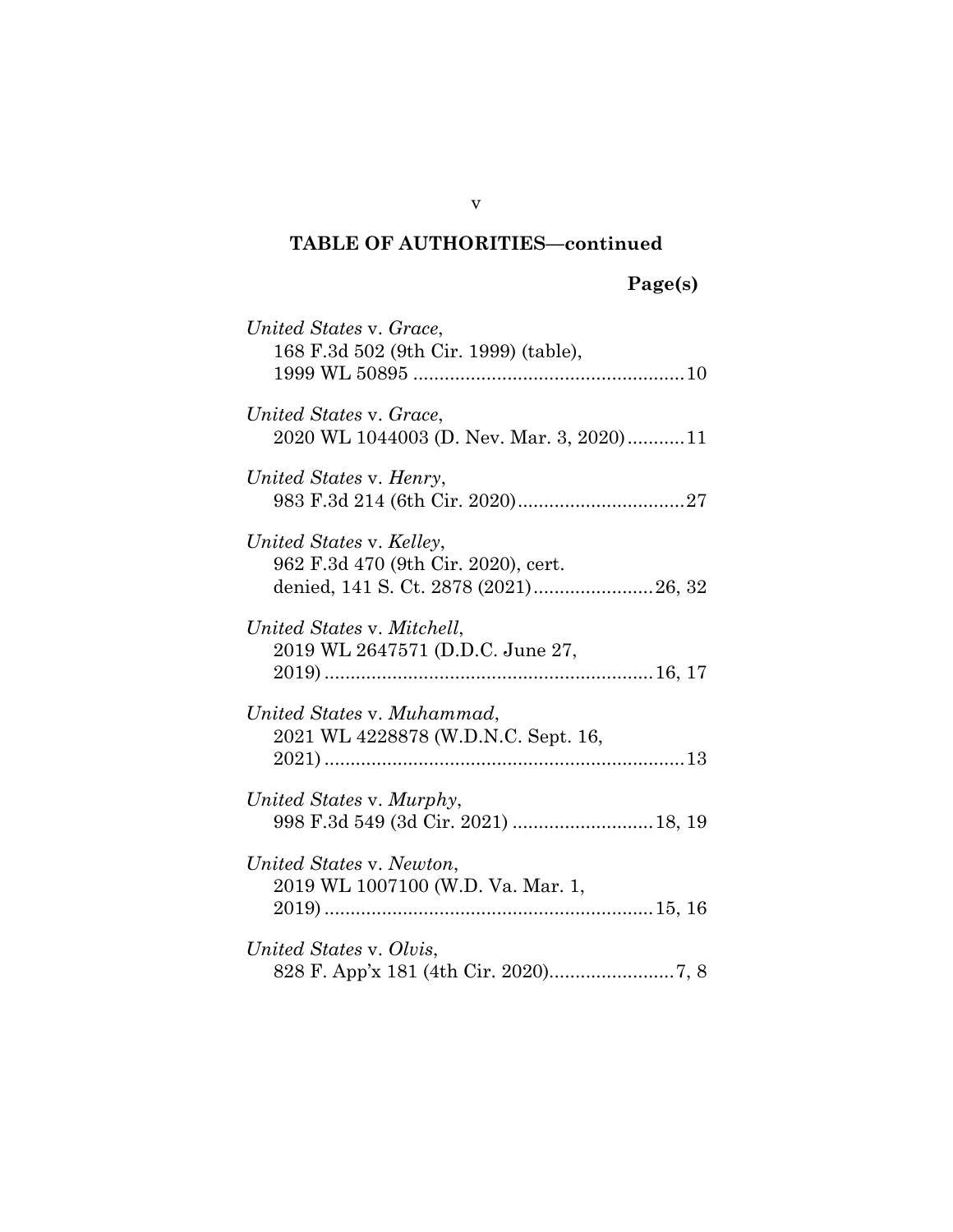| United States v. Robinson,<br>2020 WL 3958476 (N.D.W. Va. June 17,    |  |
|-----------------------------------------------------------------------|--|
| United States v. Roper,<br>2020 WL 5200827 (N.D.W. Va. Aug. 31,       |  |
| United States v. Sheffield,<br>832 F.3d 296 (D.C. Cir. 2016) 16       |  |
| United States v. Simmons,<br>649 F.3d 237 (4th Cir. 2011)17           |  |
| United States v. Sweets,<br>2020 WL 3073318 (D. Md. June 10,          |  |
| United States v. Townsend,<br>489 F. Supp. 3d 790 (N.D. Ill. 2020) 10 |  |
| United States v. Venable,                                             |  |
| United States v. White,                                               |  |
| United States v. Winstead,<br>890 F.3d 1082 (D.C. Cir. 2018) 16       |  |
| United States v. Wright,<br>2019 WL 3231383 (N.D. Ill. July 18,       |  |

vi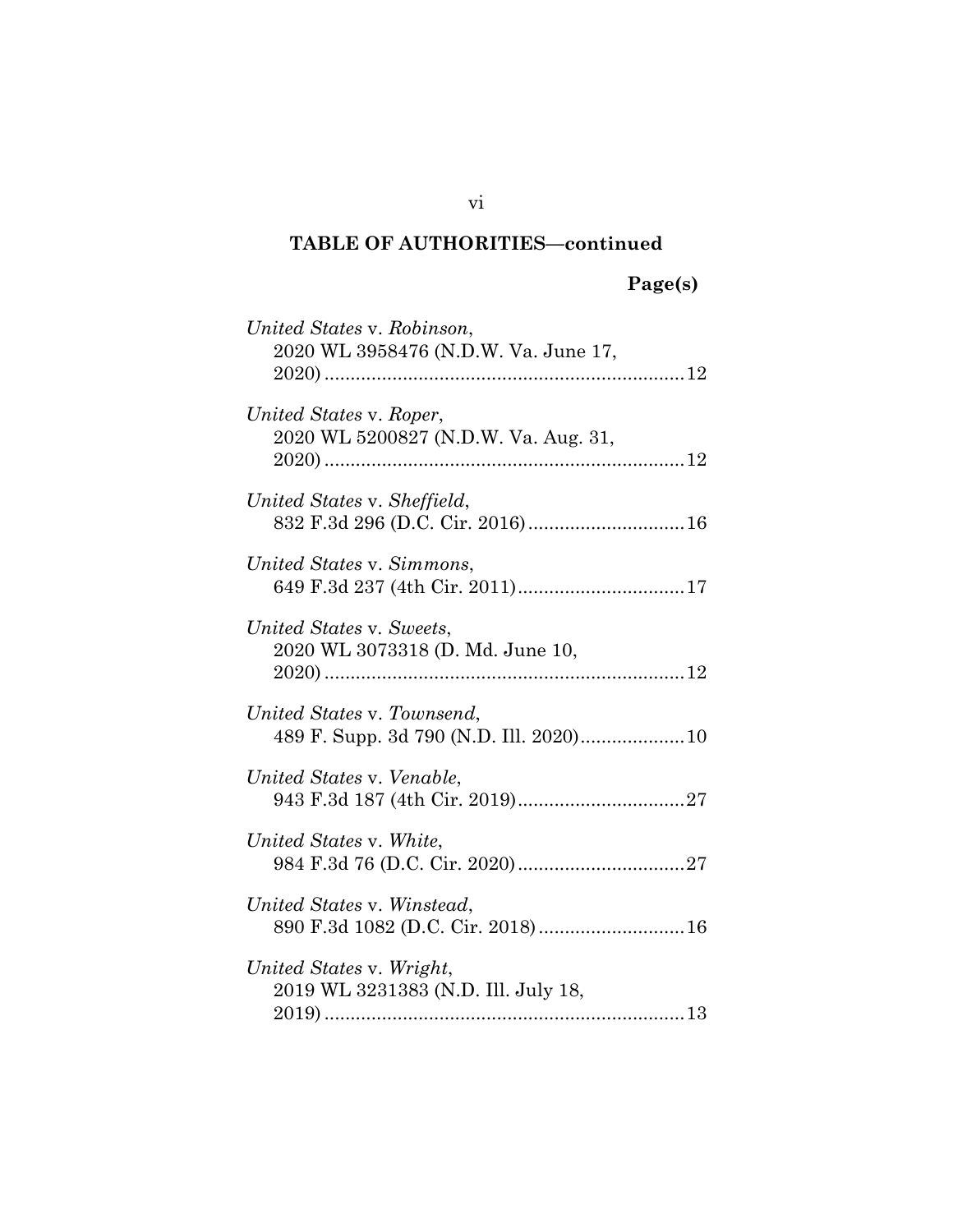# Page(s)

| Williams v. New York, |  |
|-----------------------|--|
|                       |  |

### **Statutes**

| Fair Sentencing Act of 2010, Pub. L. No. |
|------------------------------------------|

vii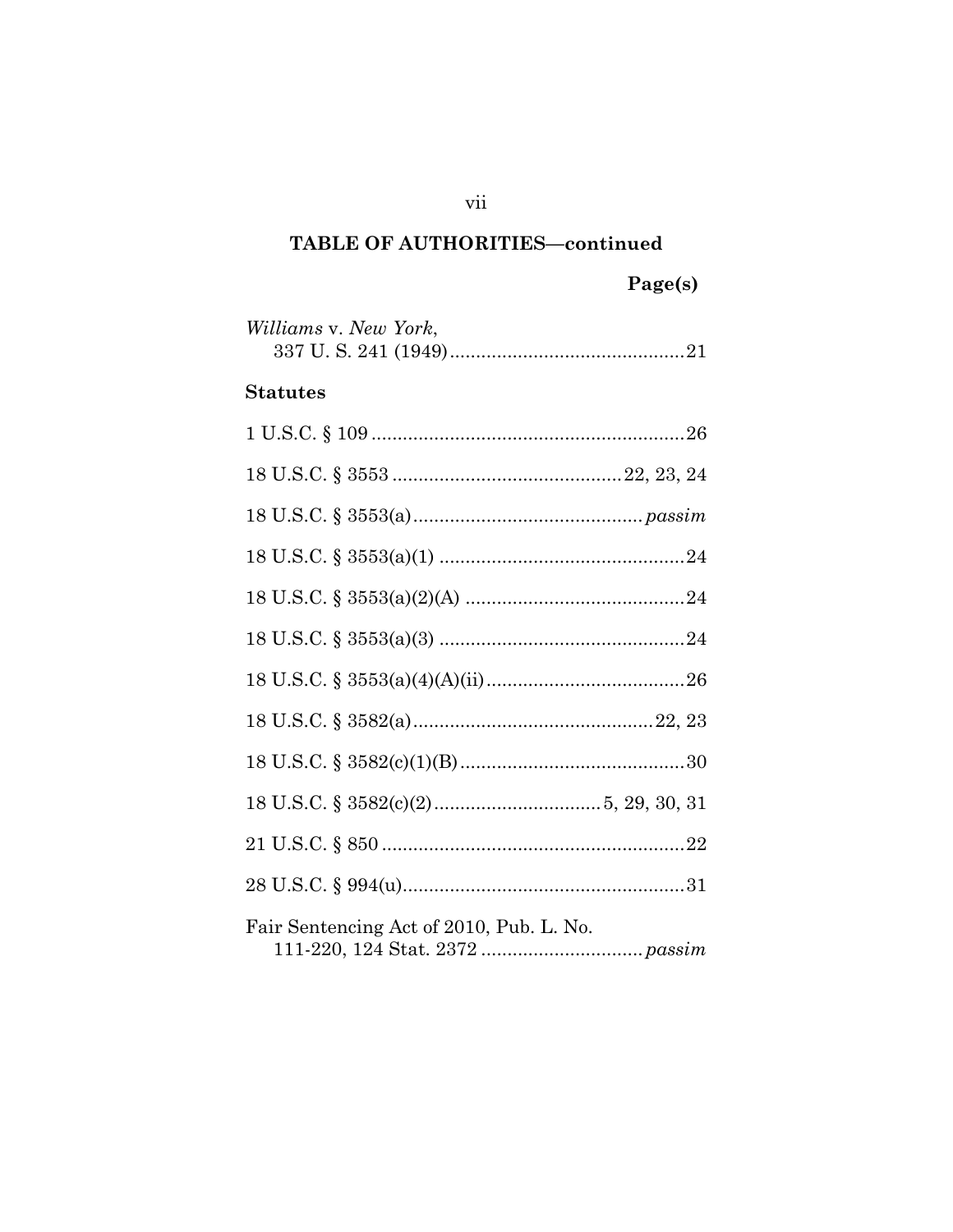# **Page(s)**

| First Step Act, Pub. L. No. 115-391, 132<br>Stat. 5194 (2018), codified at 21 U.S.C. § |  |
|----------------------------------------------------------------------------------------|--|
|                                                                                        |  |
| U.S.S.G. App. C, Amend. 798 (Aug. 1, 2016) 15                                          |  |
|                                                                                        |  |
|                                                                                        |  |
|                                                                                        |  |

## **Other Authorities**

| Cong. Research Serv., The First Step Act of<br>2018: An Overview (2019),                                                |  |
|-------------------------------------------------------------------------------------------------------------------------|--|
| https://crsreports.congress.gov/product/p                                                                               |  |
|                                                                                                                         |  |
| U.S. Sentencing Commission, <i>Quick Facts:</i><br>Career Offenders (May 2021),<br>https://www.ussc.gov/research/quick- |  |
|                                                                                                                         |  |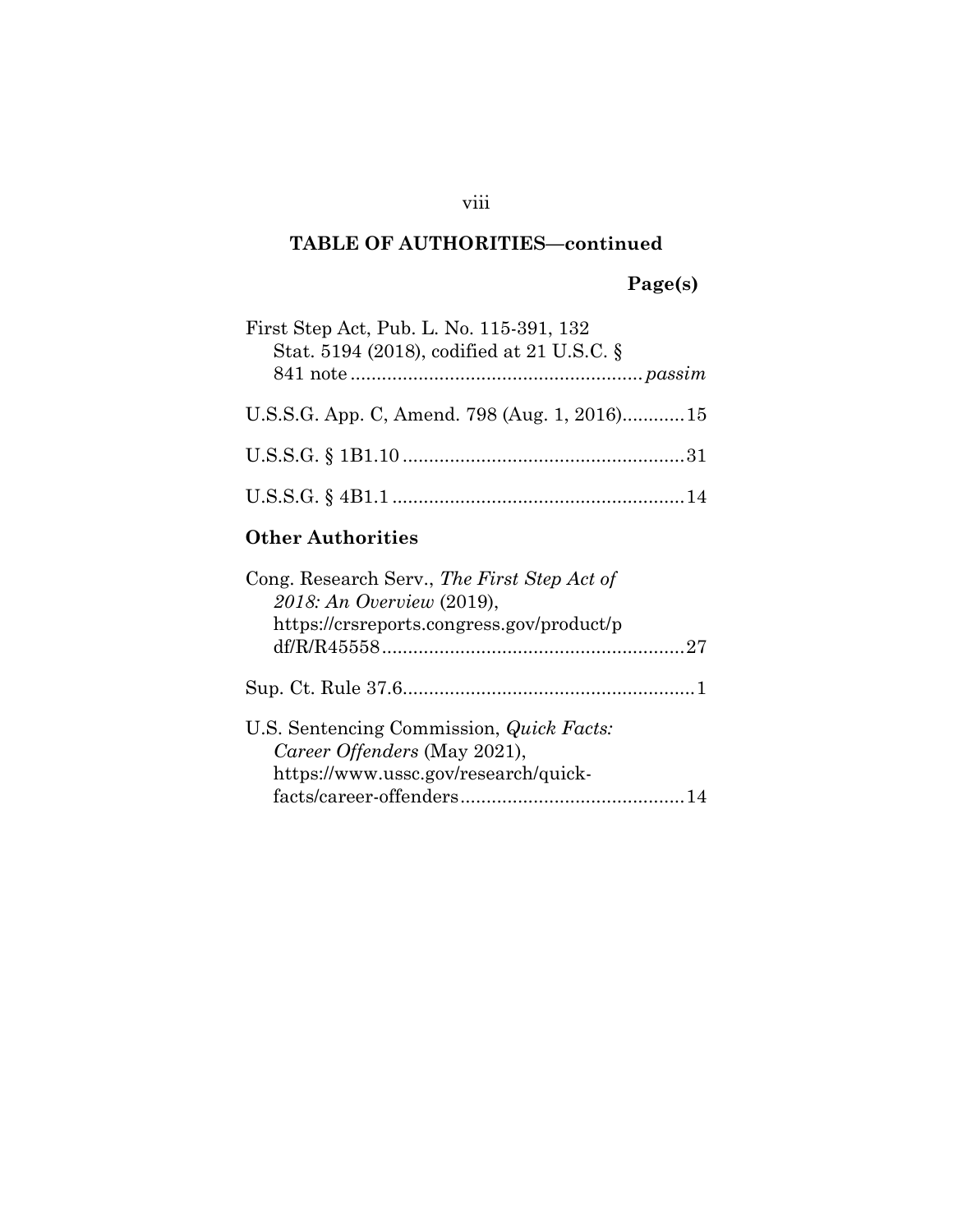#### **INTEREST OF THE** *AMICI CURIAE*

<span id="page-9-0"></span>*Amici curiae* are FAMM, the National Association of Criminal Defense Lawyers (NACDL), and the National Association of Federal Defenders (NAFD).<sup>1</sup>

FAMM (formerly Families Against Mandatory Minimums) is a national, nonprofit, nonpartisan organization dedicated to promoting fair and proportionate sentencing policies and challenging inflexible and excessive penalties required by mandatory sentencing laws. For thirty years, FAMM has worked to restore discretion to judges to distinguish among individually situated defendants according to their role in the offense, the seriousness of the offense, their potential for rehabilitation, and other individual characteristics. Since its founding in 1991, FAMM has grown to include 75,000 supporters, including currently and formerly incarcerated people, family members, practitioners, and concerned citizens. FAMM's vision is a nation in which sentencing is individualized, humane, and sufficient to impose just punishment, secure public safety, and support successful rehabilitation. FAMM accomplishes its purposes through education of the general public, selected *amicus* filings in important cases, congressional testimony, and advocacy.

NACDL, founded in 1958, is a nonprofit voluntary professional bar association that works on behalf of criminal defense attorneys to ensure justice and due process for those accused of crime or misconduct. It

<span id="page-9-1"></span>l

<sup>1</sup> Pursuant to Rule 37.6, *amici* affirm that no counsel for a party authored this brief in whole or in part and that no person other than amici and their counsel made a monetary contribution intended to fund its preparation or submission. The parties have consented in writing to the filing of this brief.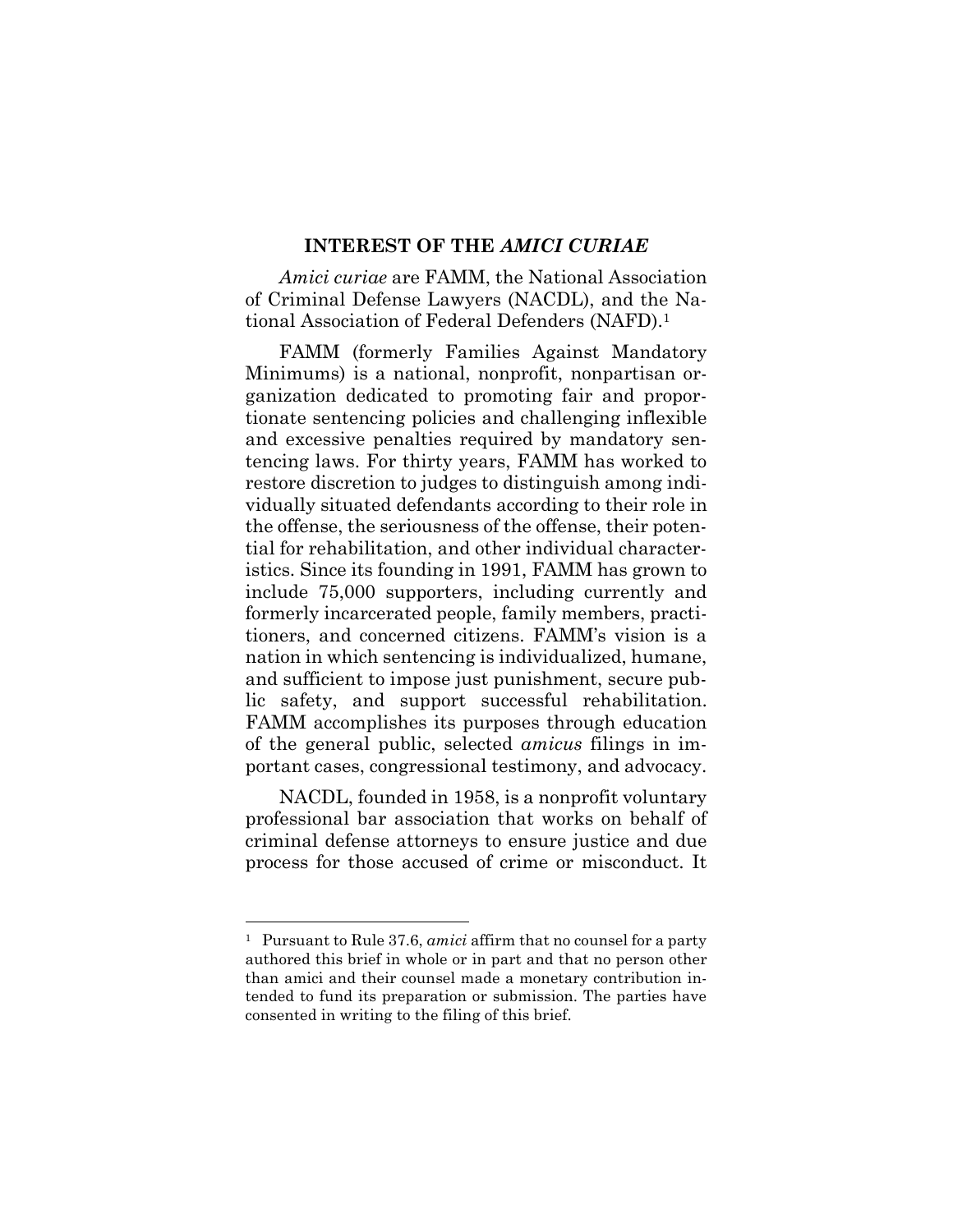has a membership of many thousands of direct members and approximately 40,000 affiliated members. NACDL files numerous *amicus* briefs each year, seeking to assist courts in cases that present issues of broad importance to criminal defendants, criminal defense lawyers, and the criminal justice system as a whole.

NAFD, formed in 1995, is a nationwide, nonprofit, volunteer organization whose membership comprises attorneys who work for federal public and community defender organizations authorized under the Criminal Justice Act. Each year, NAFD's members represent tens of thousands of indigent criminal defendants in federal court. Given the nature of litigation regarding retroactive sentencing relief under the First Step Act, federal and community defenders have handled the vast majority of the motions for relief in which movants have been represented by counsel. They therefore have both particular expertise and interest in the subject matter of this litigation.

<span id="page-10-0"></span>*Amici* all are strongly committed to fair and appropriate sentencing in which district courts exercise discretion based on the facts of each individual's situation—so that the punishment imposed fits the offender as well as the crime. Because this approach favors sentencing policies that enable judges to exercise principled discretion based on the fullest information possible about the defendants before them, *amici* have a deep interest in ensuring that district courts adjudicating motions for a reduced sentence under Section 404(b) of the First Step Act, Pub. L. No. 115-391, 132 Stat. 5194, 5222 (2018), codified at 21 U.S.C. § 841 note, consider facts regarding the defendant's conduct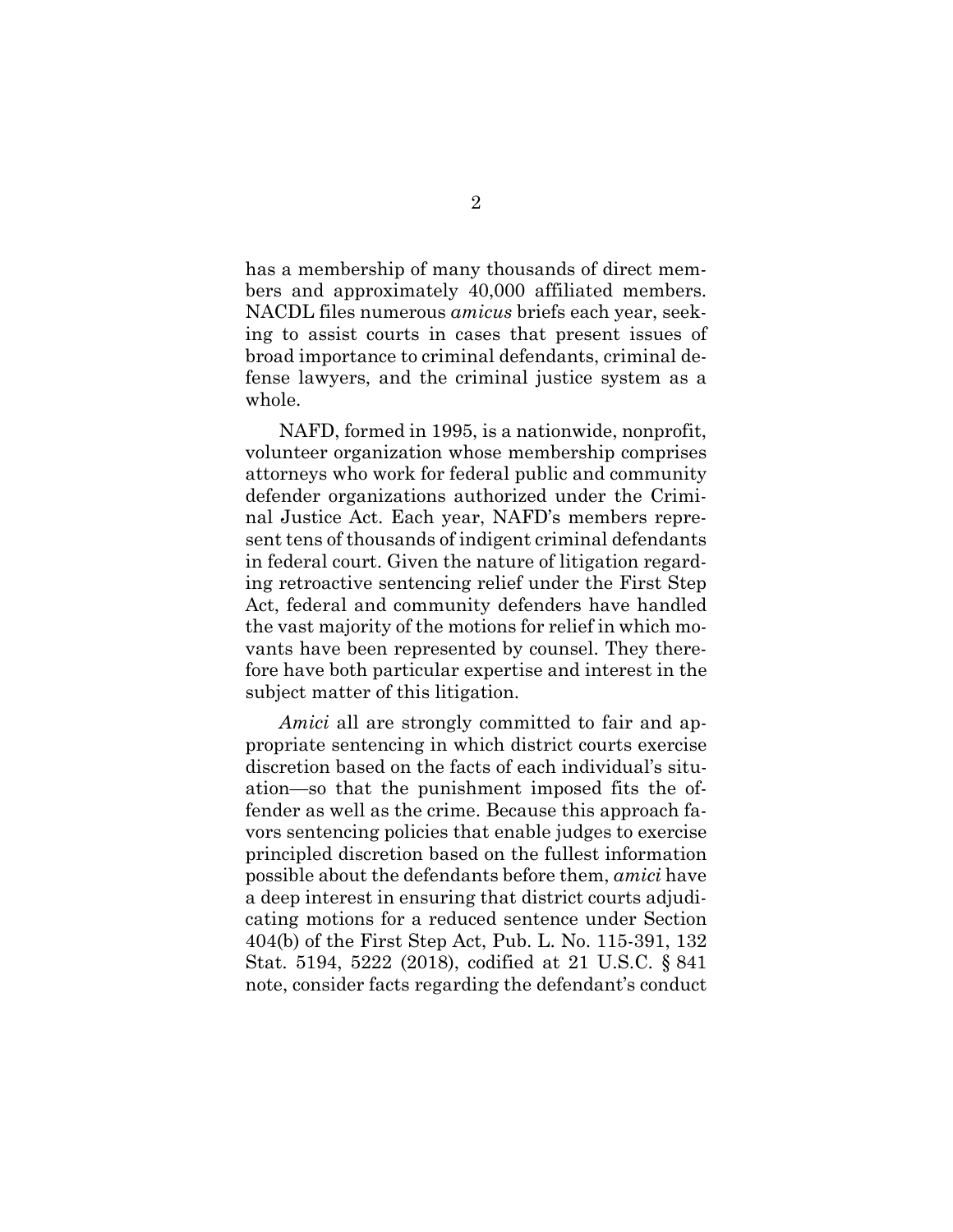<span id="page-11-0"></span>after imposition of his or her original sentence and changes in law after the imposition of that sentence.

### **INTRODUCTION AND SUMMARY OF ARGUMENT**

The issue in this case is whether a court considering a motion to impose a reduced sentence under the First Step Act's provision for retroactive application of new crack cocaine sentencing provisions is required to consider, in addition to the changes in crack cocaine penalties, other legal and factual developments since imposition of the original sentence.

The answer—based on statutory text and context, background principles of sentencing law, and practical considerations—is yes. The First Circuit's contrary conclusion forces a sentencing court to put on blinders and ignore intervening developments that this Court and Congress have determined are critical to imposition of rational sentences.

<span id="page-11-2"></span><span id="page-11-1"></span>Congress in 1986 enacted a law "creat[ing] mandatory-minimum penalties for various drug offenses, and it set much lower trigger thresholds for crack [cocaine] offenses" than for offenses involving powder cocaine—adopting a 100-to-1 ratio. *Terry* v. *United States*, 141 S. Ct. 1858, 1860 (2021). The Sentencing Commission issued a report in 1995 stating that the combination of this law and the subsequently effective Sentencing Guidelines produced sentences for crack cocaine offenders that were unjustifiably harsh and warning that the public "had come to understand" that the differential treatment "reflect[ed] unjustified race-based differences." *Dorsey* v. *United States,* 567 U.S. 260, 268 (2012).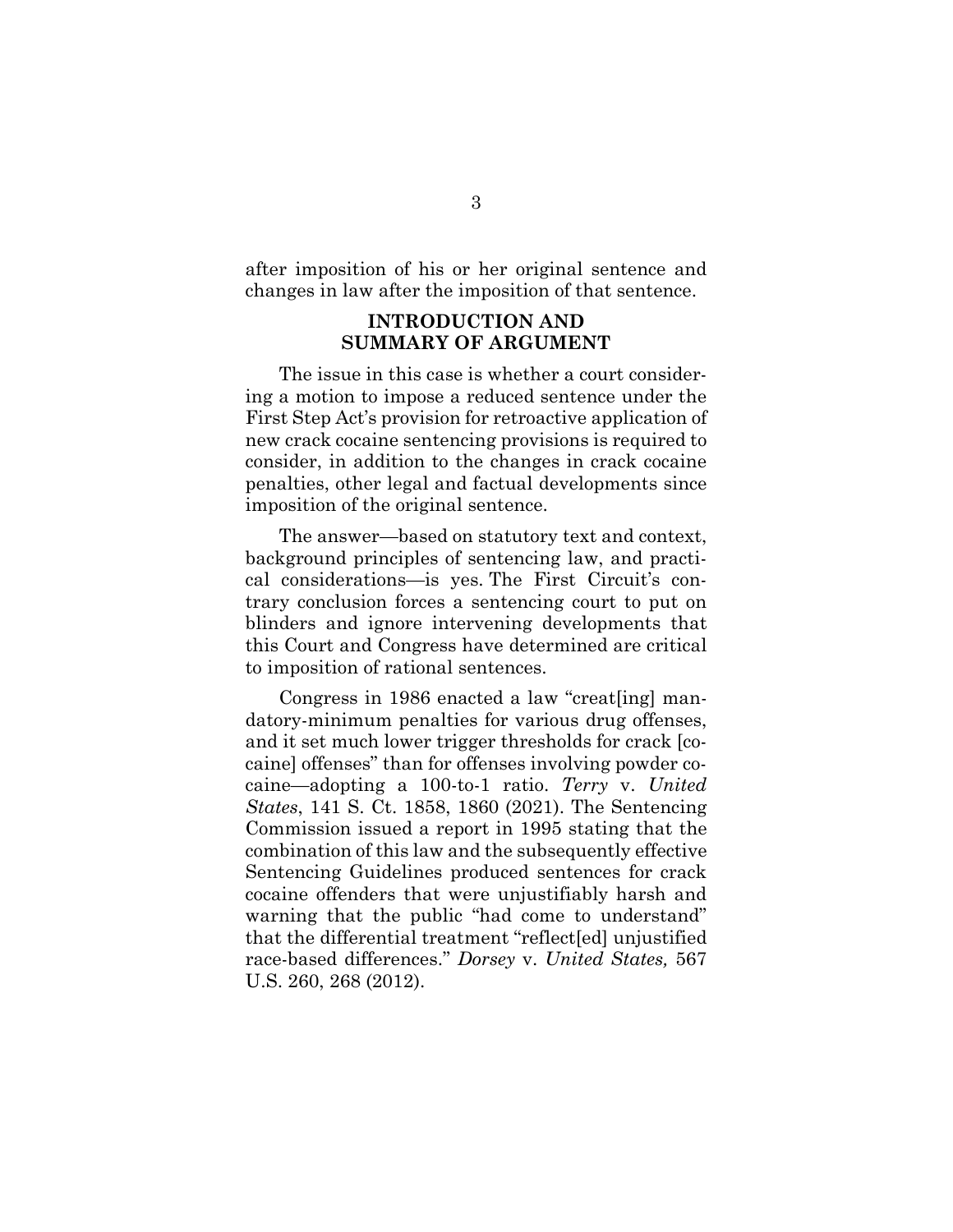<span id="page-12-0"></span>After leaving this unfair sentencing regime in effect for decades, Congress in 2010 addressed the disparity by enacting the Fair Sentencing Act, which "reduced the 100-to-1 ratio to about 18 to 1"—but "did not apply to those who had been sentenced before 2010." *Terry*, 141 S. Ct. at 1861. Although the Sentencing Commission made corresponding changes to the relevant Guidelines, and made those changes retroactive, "[c]ourts were still constrained \* \* \* by the statutory minimums in place before 2010" and many individuals' sentences could not be reduced. *Ibid*.

Section 404 of the First Step Act addresses that unfair result by providing that a district court "may \* \* \* impose a reduced sentence" upon an individual who received a sentence for a "covered offense," a category that includes federal criminal offenses for which the statutory penalties were modified by the Fair Sentencing Act. The text's use of the term "may" makes clear that the district court's decision on a Section 404 motion for a reduced sentence requires the exercise of discretion.

The question presented here is whether the district court—in determining whether to impose a reduced sentence and what sentence to impose—must take into account the movant's post-sentencing conduct and post-sentencing legal developments (some of which are not applicable retroactively either by their own terms or on collateral review) that demonstrate that the original sentence is unjustified and overly harsh. At this point, all of the individuals eligible to apply for Section 404 relief have been incarcerated for more than a decade—some for much more. They accordingly have had the opportunity to demonstrate rehabilitation, and there have also been a significant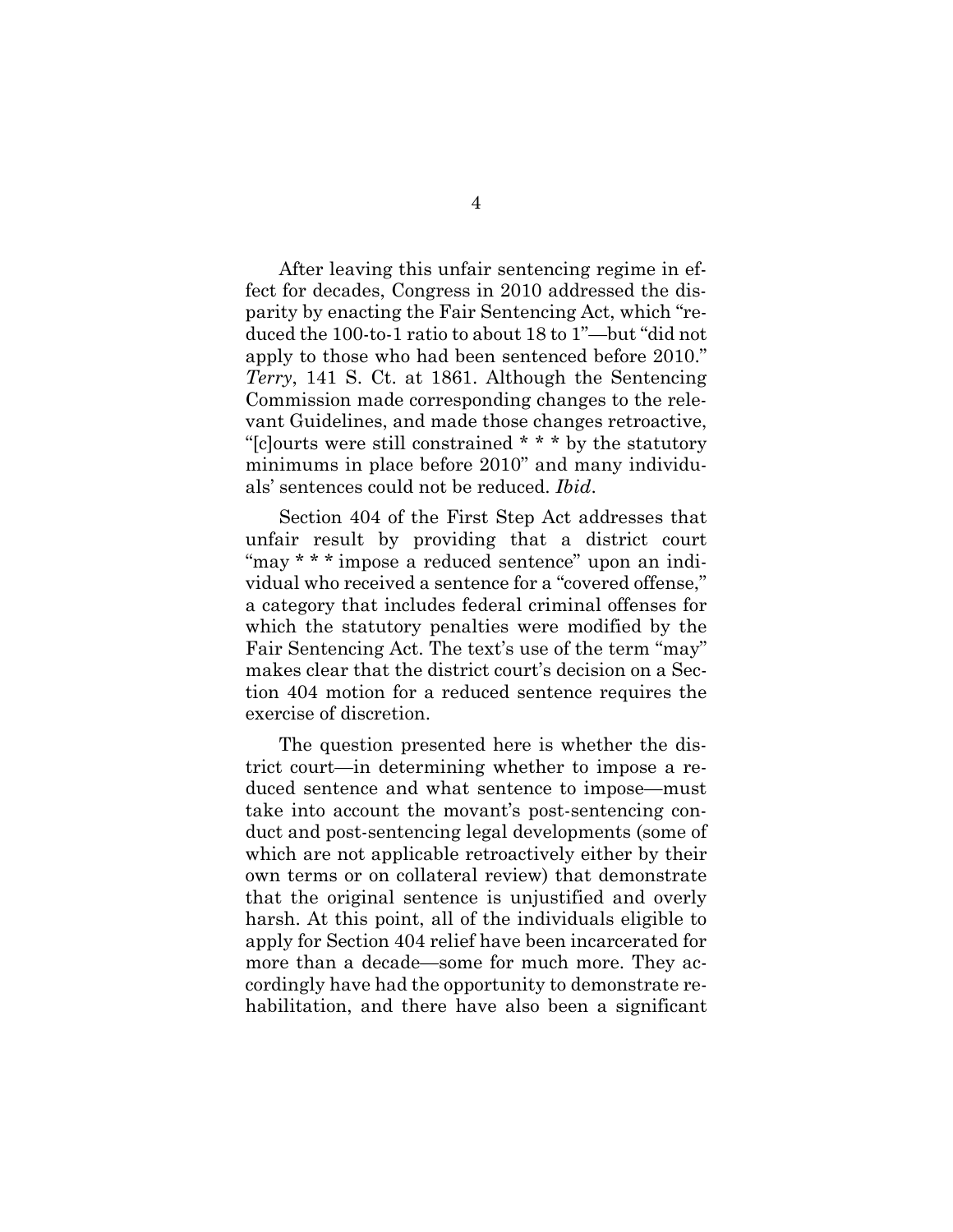number of changes in sentencing law during their time behind bars.

Many district courts have based their Section 404 decisions on these types of post-sentencing developments. They have found that some defendants' conduct while incarcerated established rehabilitation warranting significant sentence reductions. And they have concluded that post-sentencing legal developments necessitated reductions to avoid unfair and unjustified sentences.

This Court should hold that the Section 404 determination is governed by the standard that applies in other circumstances in which district courts are called upon to "impose" a sentence—consideration of all relevant circumstances. Congress's use of the term "impose" incorporates that approach, and nothing in the text of Section 404 suggests any intent to deviate from that tradition. Finally, the government's reliance on *Dillon* v. *United States*, 560 U.S. 817 (2010), to support its restrictive construction of Section 404 is misplaced because Section 404 lacks the limiting language contained in 18 U.S.C. § 3582(c)(2) that was the basis for the Court's decision in *Dillon*.

### <span id="page-13-3"></span>**ARGUMENT**

<span id="page-13-2"></span><span id="page-13-1"></span><span id="page-13-0"></span>**Trial Judges Must Consider A Defendant's Post-Sentencing Conduct And Intervening Legal Developments When Exercising Their Section 404 Authority To "Impose A Reduced Sentence."** 

Section 404(b) decisions in the three years since its enactment demonstrate that consideration of a defendant's post-sentencing conduct and post-sentenc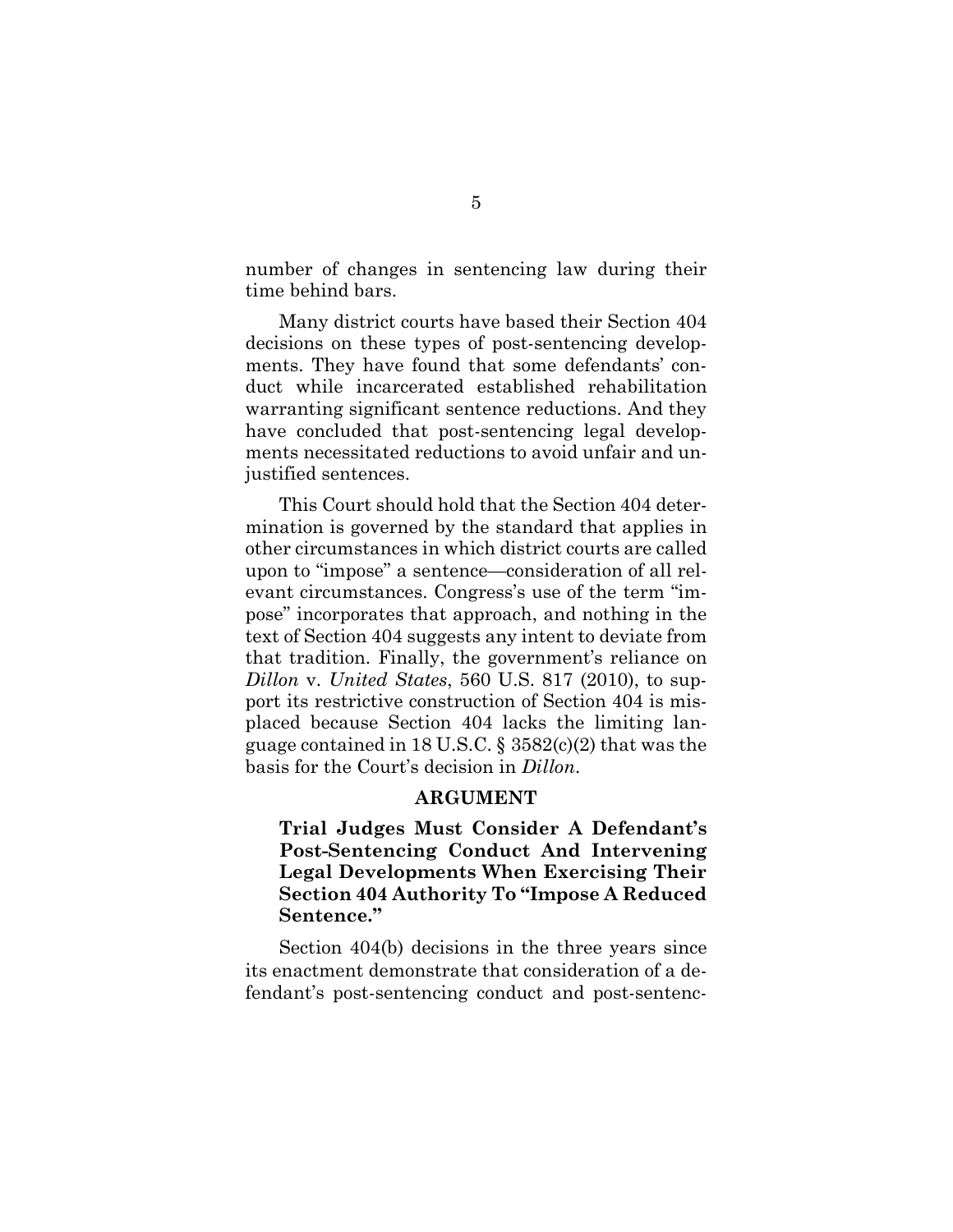ing changes in law has enabled district courts to impose fairer and more appropriate sentences. And Section 404(b)'s text and context make clear that courts are obligated to take account of those post-sentencing developments when exercising the discretion conferred by that statute.

### <span id="page-14-0"></span>**A. Evidence of post-sentencing conduct and intervening changes in law significantly affects district courts' exercise of Section 404 sentencing discretion—producing fairer and more appropriate sentences.**

Many of the individuals eligible for First Step Act relief have been imprisoned for decades. At minimum, they have been incarcerated for the eleven years since the enactment of the Fair Sentencing Act in 2010.

Much has changed during that time. Individuals' records in prison can and do demonstrate substantial rehabilitation—or, alternatively, can reveal continued engagement in criminal behavior warranting adherence to their original sentences. Post-sentencing judicial decisions have established that a significant number of these individuals received substantial sentence enhancements under erroneous interpretations of career-offender provisions and other laws. And post-sentencing statutory changes and Guidelines amendments embody determinations that the prior provisions were unduly harsh.

A survey of lower court decisions applying the First Step Act demonstrates that fair and appropriate punishments result when courts are obligated to consider these intervening developments in exercising their discretion to determine whether and how much to reduce an individual's sentence.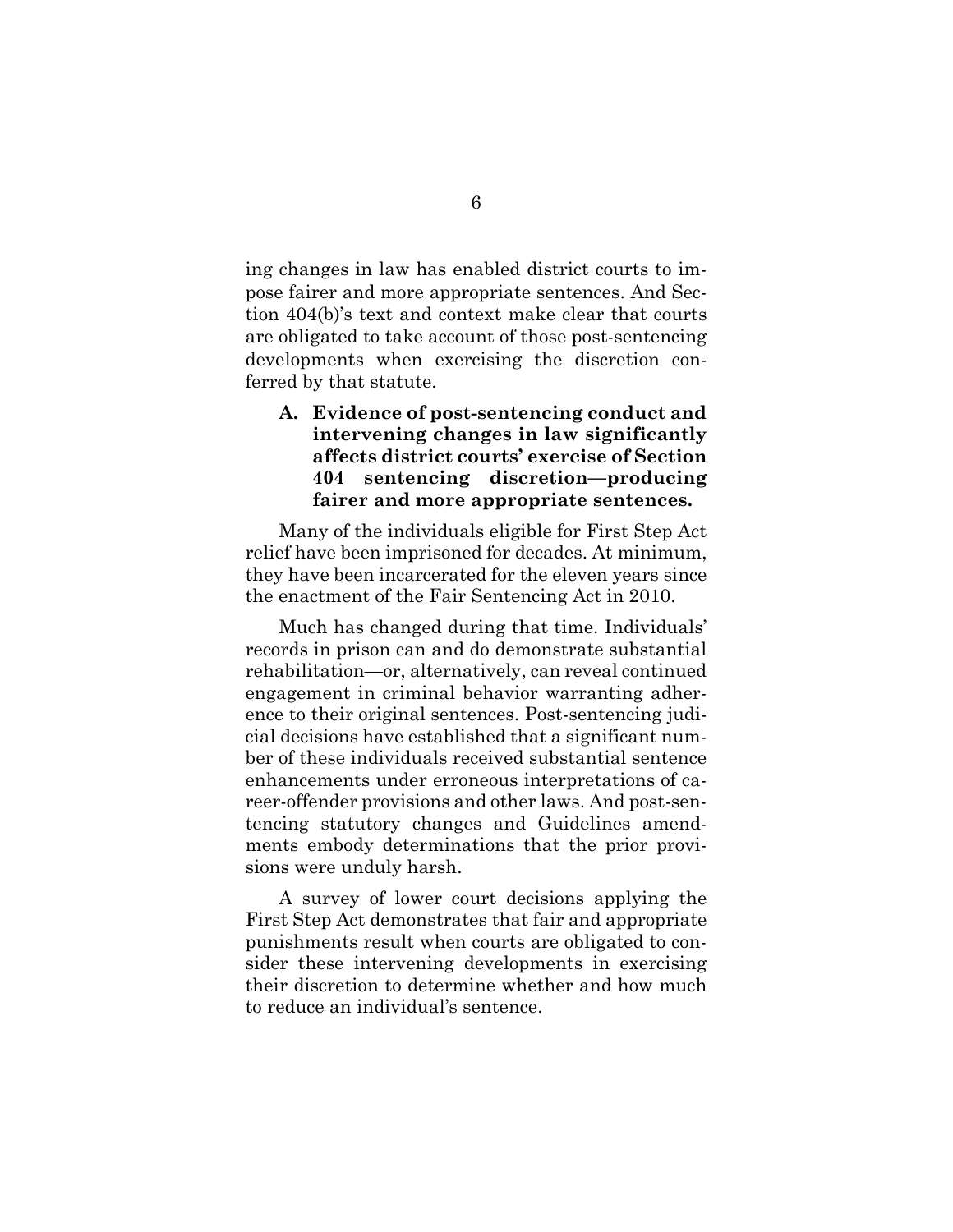#### *1. Post-sentencing conduct.*

<span id="page-15-0"></span>Many of the individuals eligible for First Step Act relief have demonstrated substantial rehabilitation during their long periods of incarceration. And, importantly, an individual's behavior in prison also can demonstrate the absence of rehabilitation and therefore weigh against a reduced sentence. Ignoring that evidence where it exists, and instead deciding whether to impose a reduced sentence based on an evidentiary record that closed at least ten years ago, simply makes no sense.

Consider four cases in which courts properly took account of such evidence.

Anthony Olvis was sentenced in 1997 to 460 months' imprisonment for convictions that included distribution of crack cocaine. Def.'s Supp. Memo. in Support of Mot. to Reduce Sentence at 2-4, *United States* v. *Olvis*, No. 95-cr-0038 (E.D. Va. Mar. 12, 2021), ECF No. 342. In 2014, the court reduced his sentence to 404 months, based on a retroactive amendment to the Sentencing Guidelines. Order, *United States* v. *Olvis* (Dec. 9, 2014), ECF No. 297.

<span id="page-15-2"></span><span id="page-15-1"></span>Shortly after enactment of the First Step Act, Mr. Olvis moved for a reduced sentence under Section 404, highlighting evidence of post-sentencing rehabilitation, but the district court "declined to exercise its discretion to grant a reduction because, in part, the Fair Sentencing Act of 2010 did not change the Sentencing Guidelines range applicable to the grouped crack offenses," which had been reduced in 2014. *United States* v. *Olvis*, 828 F. App'x 181, 181 (4th Cir. 2020). The Fourth Circuit vacated and remanded, explaining that under its recent decision in *United States* v.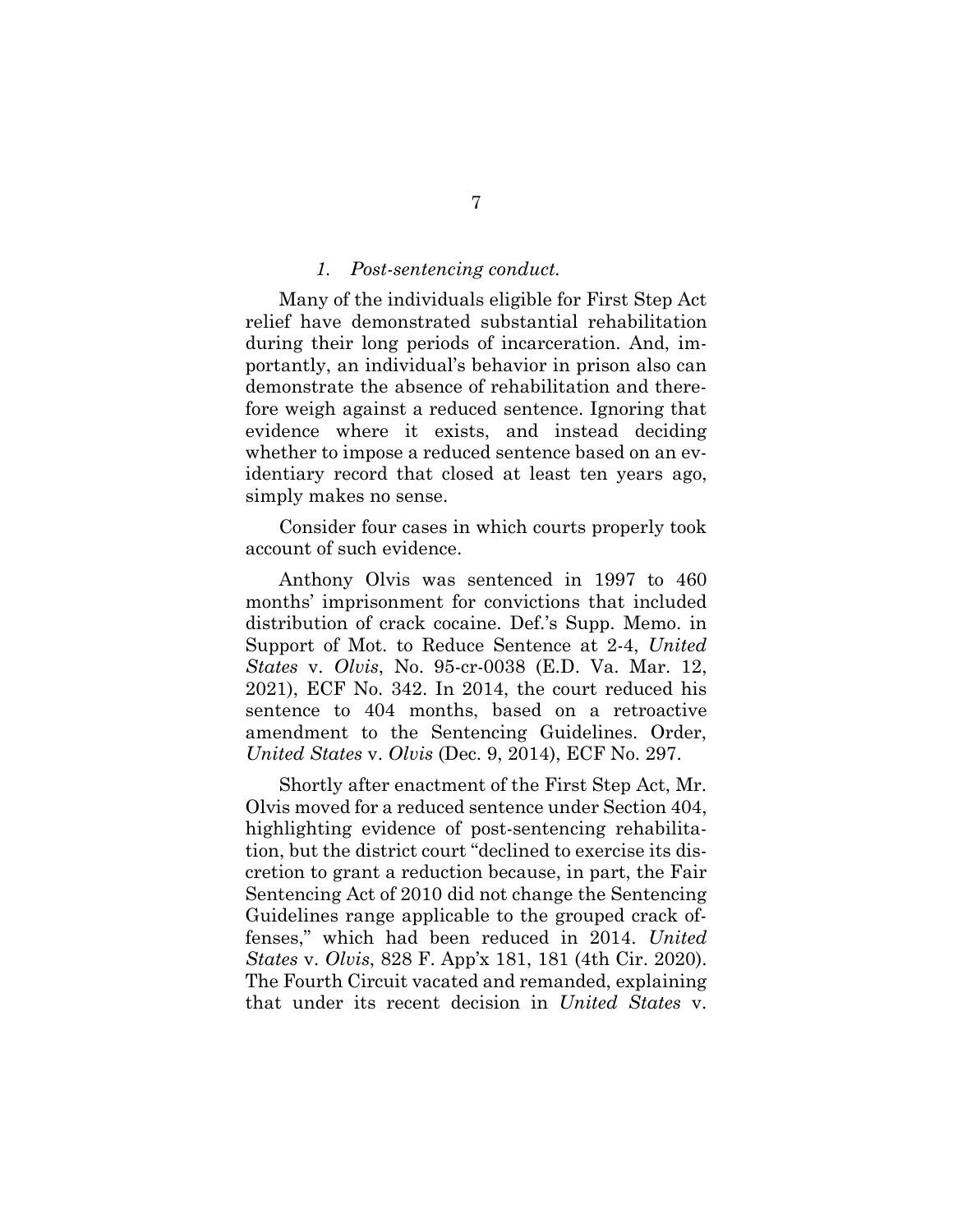*Chambers*, 956 F.3d 667 (4th Cir. 2020), the district court, when applying Section 404, had the authority to exercise "discretion to vary from the defendant's Guidelines range to reflect his post-sentencing conduct." *Olvis*, 828 F. App'x at 181-182.

<span id="page-16-1"></span>On remand, Mr. Olvis submitted proof that he had not committed a single disciplinary infraction during more than two decades in custody, had earned his GED and completed further coursework, and had served as a tutor in prison programs. He also included letters of support from Bureau of Prisons staff, complimenting his work ethic and attitude. Def.'s Supp. Memo. In Support of Mot. to Reduce Sentence, *supra*, at 11-13. The government agreed that Mr. Olvis had "redeemed himself," had taken a "determined approach to post-conviction rehabilitation," had maintained a "spotless disciplinary record," and had a "thorough Re-entry Plan" in place. Gov't's Response to Def's Mot. for Modification at 2, *United States* v. *Olvis* (Mar. 24, 2021), ECF No. 343.

Based upon this information, the district court imposed a reduced sentence of 240 months—far less than the 325 months Mr. Olvis had already served—declaring his post-sentencing conduct to be "exemplary." Order at 8, *United States* v. *Olvis* (Apr. 23, 2021), ECF No. 344. Mr. Olvis was thus spared an additional sixand-one-half years in prison.

Tanesha Bannister was convicted in 2003 of conspiracy to distribute crack cocaine. Ms. Bannister did not have a major role in the conspiracy,2 but under the

l

<span id="page-16-0"></span><sup>2</sup> See *United States* v. *Davis*, 270 F. App'x. 236, 244 (4th Cir. 2008) (describing testimony that "Bannister's involvement" in the conspiracy was as an "intermediary").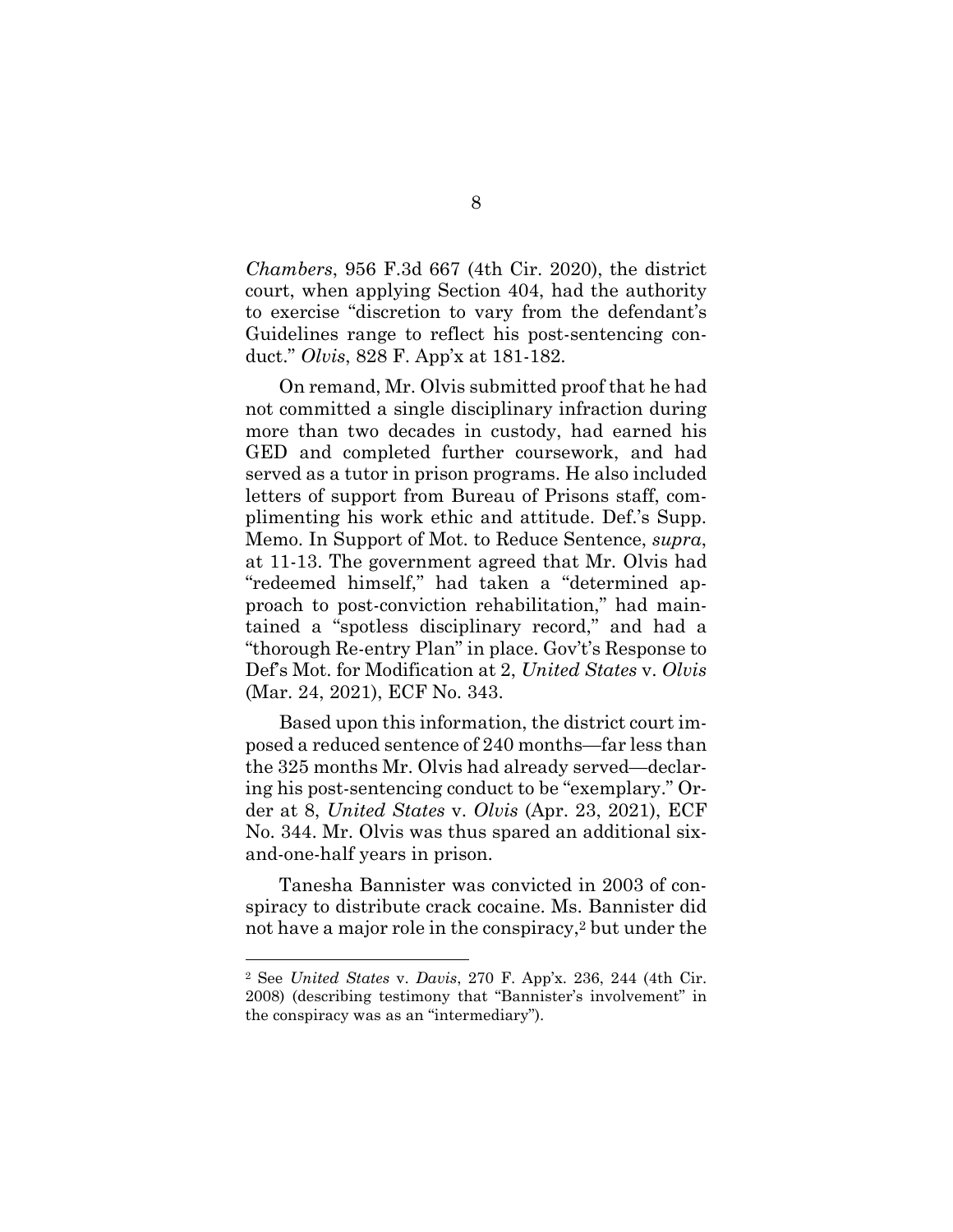<span id="page-17-1"></span>then-mandatory Sentencing Guidelines regime, she was sentenced to life imprisonment. That sentence was reduced to 280 months following a remand based on *United States* v. *Booker*, 543 U.S. 220 (2005). See *United States* v. *Bannister*, 321 F. App'x 256, 257-258 (4th Cir. 2009).

<span id="page-17-0"></span>Ms. Bannister's motion seeking relief under Section 404 highlighted her prison record, which included more than ten years without an infraction and deep involvement in educational, vocational, and mentorship programs. Order, *United States* v. *Bannister*, No. 02-cr-548-40 (D.S.C. May 1, 2019), ECF No. 4291.

The district court reduced Ms. Bannister's sentence by approximately four-and-one-half years. *Id*. at 1. The court cited letters of support from Bureau of Prisons officials that "reflect[ed] extraordinary postsentencing mitigation." *Id.* at 2. Ms. Bannister served as a "mentor for the At Risk Program" and had "completed her GED, college courses, over 100 courses, and [had] become a certified cosmetologist." *Ibid*.<sup>3</sup> Further, the court observed that Ms. Bannister was now 44 years old and had a daughter, a granddaughter, and a paralyzed son who required full-time care. *Ibid*.

In 2011, Kenneth Townsend was sentenced to 370 months in prison for his role in a drug distribution

l

<sup>3</sup> The prison's warden wrote a letter of recommendation for Ms. Bannister, describing her work as an instructor for prison programs, her "favorable written and oral communication skills," and that she "works well both independently and with others" and "demonstrates a willingness to volunteer her time on a daily basis as well as during special holidays and events." Letter of Support at 1, *United States* v. *Bannister* (Apr. 26, 2019), ECF No. 4287-3.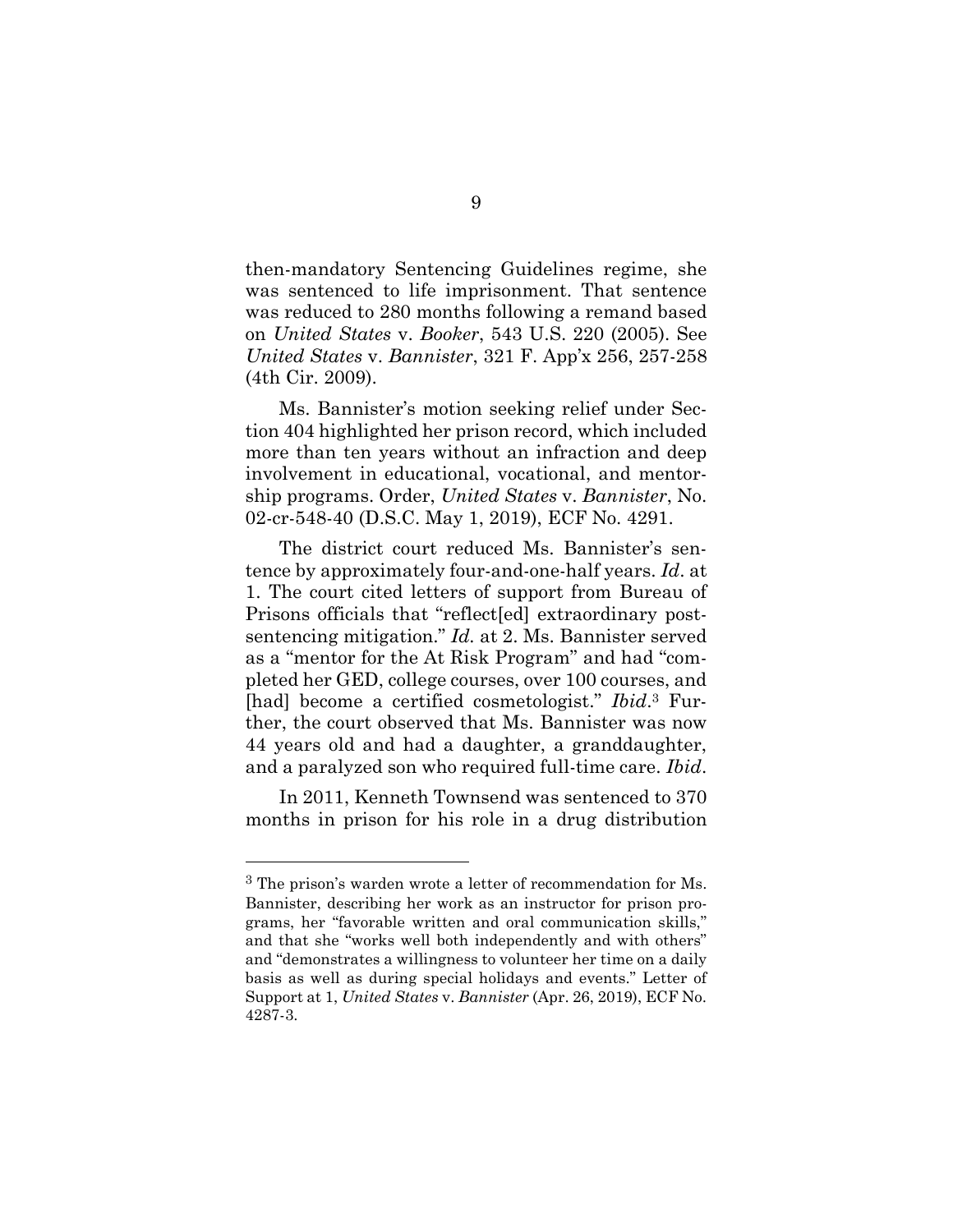<span id="page-18-1"></span>conspiracy. *United States* v. *Townsend*, 489 F. Supp. 3d 790, 791 (N.D. Ill. 2020).The sentence was reduced to 302 months in 2015 based on a change in the Guidelines range. *Ibid*.

Following enactment of the First Step Act, Mr. Townsend moved for a reduced sentence under Section 404(b). The district court granted the motion and sentenced him to time served which amounted to 132 months—a nearly 14-year reduction in his prison term. 489 F. Supp. 3d at 794.

The court based its decision on evidence that Mr. Townsend had received his GED, had completed approximately twenty educational courses, and was enrolled in college while working toward a vocational training in carpentry. The court stated that Mr. Townsend's "commitment to his education demonstrates that throughout his incarceration he has proactively taken steps to rehabilitate himself." *Ibid*. It concluded that "incarceration appear[ed] to have had the desired deterrent effect and Townsend will be law-abiding upon release." *Ibid*.

Roy Grace was convicted in 1997 of distributing crack cocaine and sentenced to concurrent life sentences, which was the statutory mandatory minimum applicable to the most serious count (distribution of at least 50 grams of crack cocaine). See *United States* v. *Grace*, 168 F.3d 502 (9th Cir. 1999) (table), 1999 WL 50895.

<span id="page-18-0"></span>The Fair Sentencing Act reduced the applicable mandatory minimum from life imprisonment to ten years. Therefore, when Mr. Grace moved for imposition of a reduced sentence under Section 404, both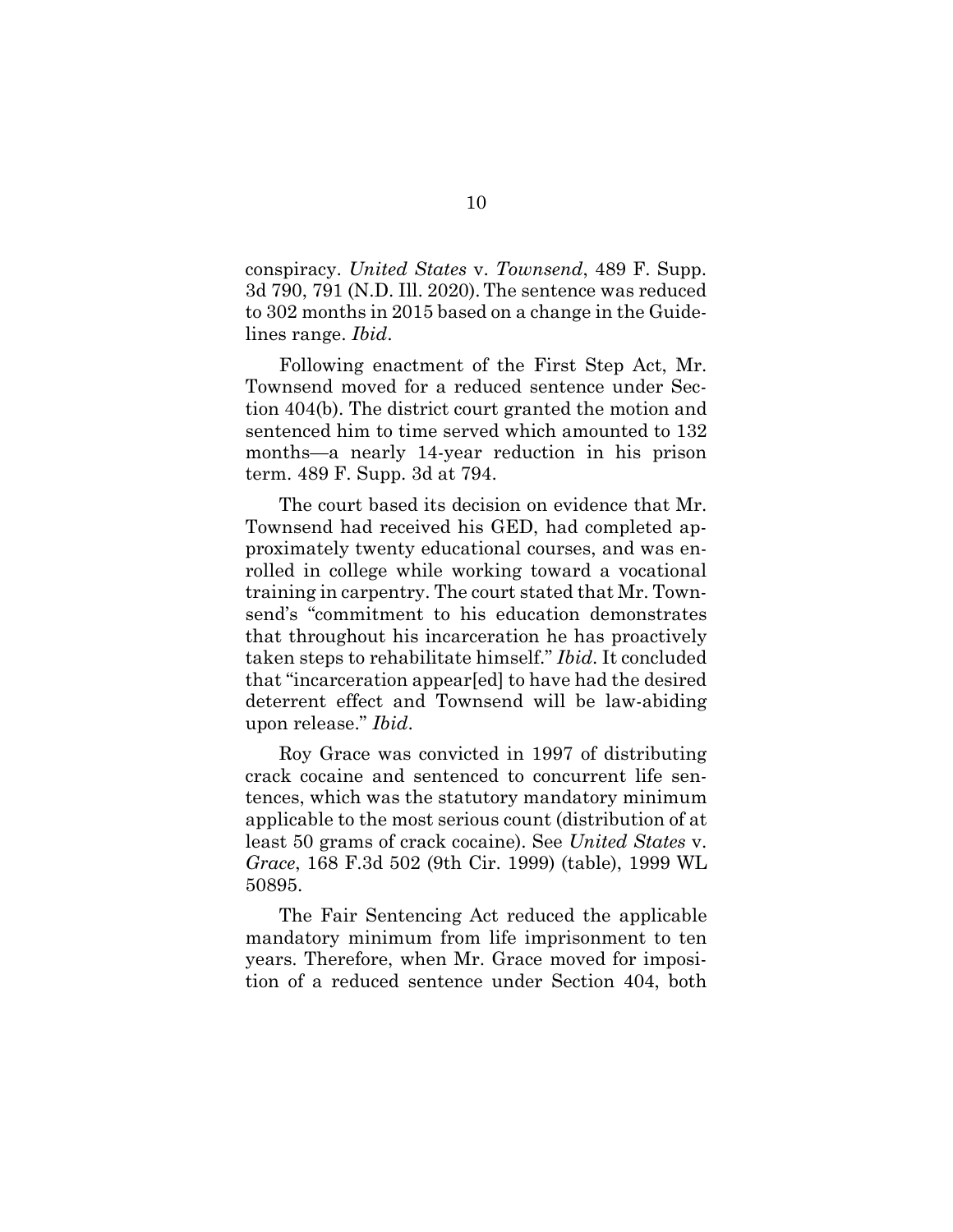<span id="page-19-3"></span>"parties agree[d] that Grace deserve[d] a sentence reduction"—but they disagreed regarding the appropriate reduction. *United States* v. *Grace*, 2020 WL 1044003, at \*1 (D. Nev. Mar. 3, 2020). The district court credited Mr. Grace's "remarkable behavior while in custody for more than two decades" that "demonstrate[d] his commitment to following the law." *Id*. at \*2. In addition, the court cited his age and the fact that he was now confined to a wheelchair. Based on these facts, the court found that there was "no evidence that Grace poses a threat to the community or that he is particularly prone to recidivate" and concluded that "a sentence of time served would be adequate to accomplish the purposes of sentencing." *Id*. at \*1.

<span id="page-19-2"></span><span id="page-19-1"></span><span id="page-19-0"></span>Numerous other courts have similarly based Section 404 reduced sentences on the defendant's postsentencing rehabilitation. *E.g*., Mem. Op. at 4, *United States* v*. Ross*, No. 09-cr-62 (E.D. Tenn. Oct. 7, 2021), ECF No. 131 (reducing 240-month sentence to 180 months, citing "Defendant's positive rehabilitative efforts while in custody"); Order at 1, *United States* v. *Davey*, No. 02-cr-201 (E.D.N.C. May 6, 2021), ECF No. 112 (reducing sentence from 360 to 280 months for "first-time drug offender who has positive post-sentencing conduct"); *United States* v. *Armstead*, 2021 WL 267825, at \*2 (D.S.C. Jan. 27, 2021) (reducing 262-month sentence to time served, approximately 141 months, citing post-sentencing conduct); *United States* v. *Badger*, 2021 WL 248582, at \*3 (D.S.C. Jan. 26, 2021) (reducing 360-month sentence to 300 months; citing defendant's "admirable steps to rehabilitate himself while incarcerated"); *United States* v. *Brown*, 2020 WL 6482397, at \*3 (D.S.C. Nov. 4, 2020)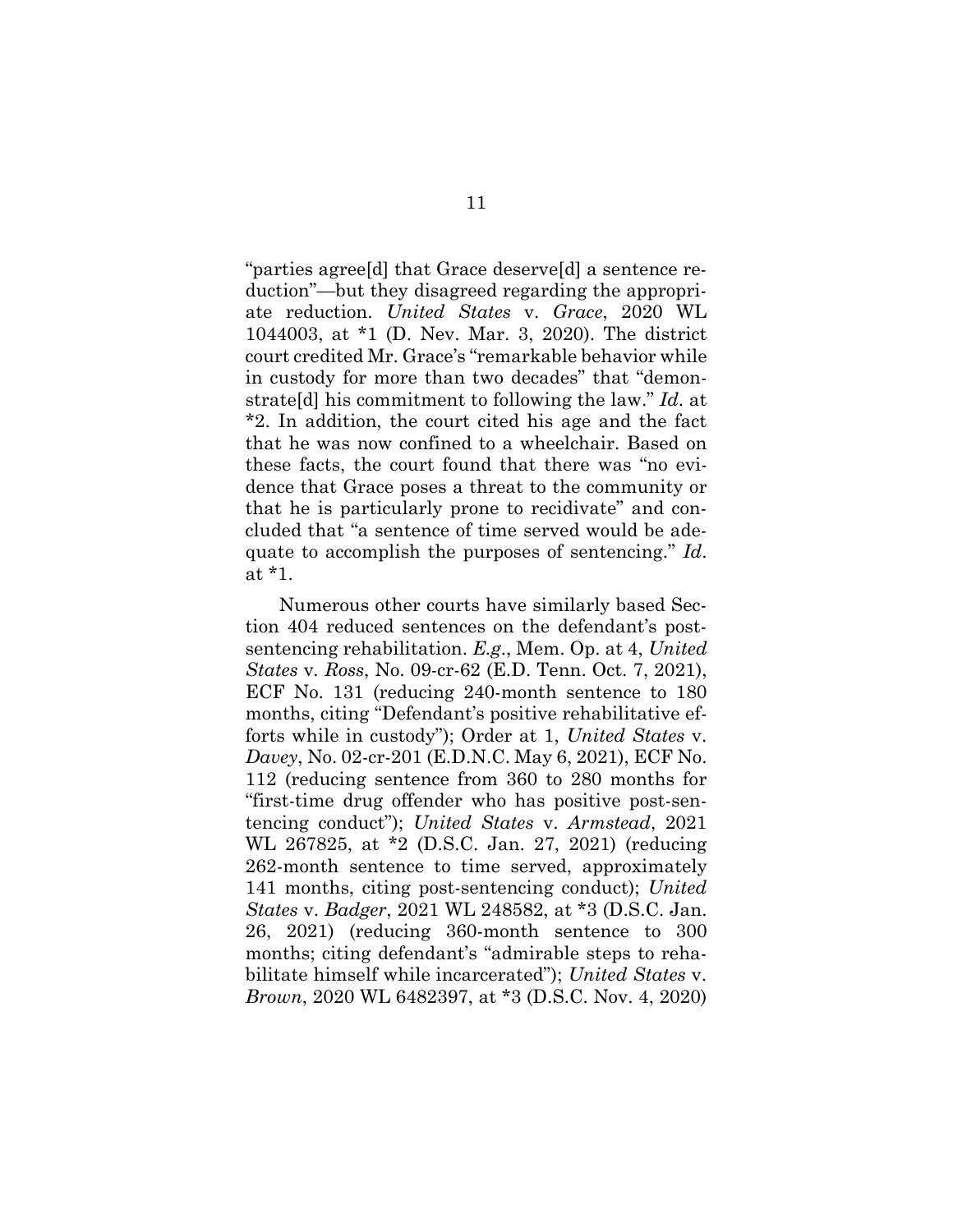<span id="page-20-2"></span><span id="page-20-1"></span><span id="page-20-0"></span>(reducing 262-month sentence to time served, resulting in release approximately seven months early, citing disparity and "Defendant's productive use of time while in custody without minimizing his disciplinary record"); *United States* v. *Roper*, 2020 WL 5200827, at \*1-2 (N.D.W. Va. Aug. 31, 2020) (reducing 322-month sentence to time served in light of supervisors' description of Mr. Roper's conduct as "nothing short of extraordinary" and his "excellent disciplinary record" during 11 years of incarceration, and concluding that Mr. Roper's "efforts were the result of internalized change and a motivation to do better with the time he has left"); *United States* v. *Robinson*, 2020 WL 3958476, at \*1-2 (N.D.W. Va. June 17, 2020) (reducing 262-month sentence to time served of 138 months citing "overwhelming evidence of rehabilitation" and a "nearly spotless" disciplinary record); *United States* v*. Sweets*, 2020 WL 3073318, at \*2 (D. Md. June 10, 2020) (reducing sentence to time served, eliminating 15 years' imprisonment; "plac[ing] particular emphasis" on Mr. Sweet's participation "in extensive rehabilitative, education, and vocational programming," his Bureau of Prisons Progress Report, and his "minimal disciplinary record"); Order at 5, *United States* v*. Smith*, No. 98-cr-252 (D. Md. Feb. 14, 2020), ECF No. 92 (reducing 420-month sentence to 300 months, "[b]alancing [defendant's] conduct in this case and his criminal record with his progress since incarceration and family support, and in light of evolving perspectives on sentencing"); Order at 7, *United States* v*. Jones*, No. 6-96-cr-111-1 (W.D. Tex. Sept. 26, 2019), ECF No. 384 (reducing sentence from life imprisonment to time served, explaining that "the Court believes Jones has been rehabilitated"—citing testimony from defendant's caseworker describing him as a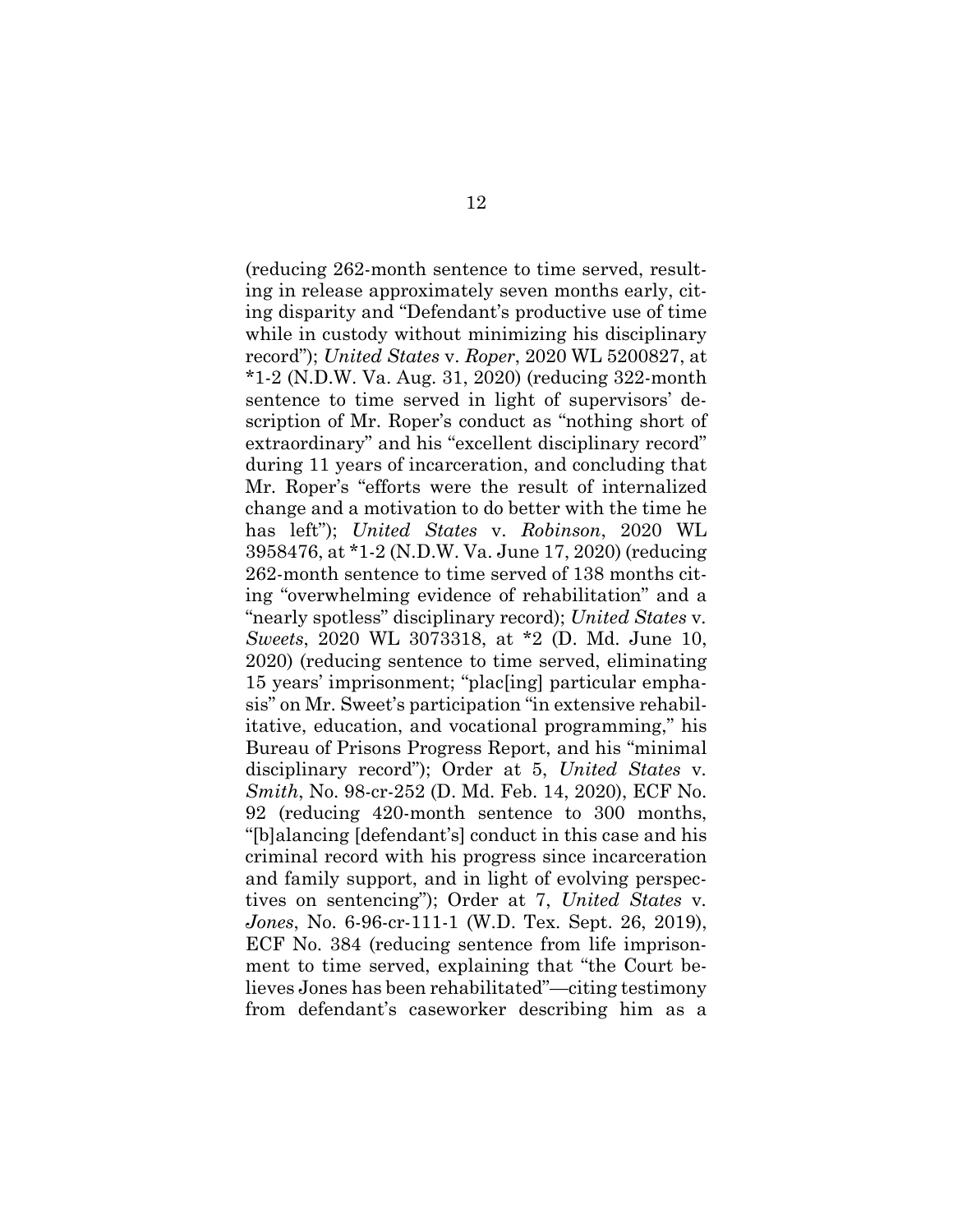<span id="page-21-2"></span>"model inmate"); *United States* v. *Wright*, 2019 WL 3231383, at \*4 (N.D. Ill. July 18, 2019) (reducing sentence of 292 months' imprisonment to time served of 194 months—citing evidence that Mr. Wright had spent his time in prison "productively, taking self-improvement classes" and working, and that Mr. Wright was "a changed man, ready and able to become a productive member of society").

<span id="page-21-1"></span>Of course, evidence of a movant's post-sentencing conduct can also weigh against a reduced sentence. In *United States* v. *Muhammad*, 2021 WL 4228878, at \*5 (W.D.N.C. Sept. 16, 2021), for example, the district court found that the defendant's Guidelines range had fallen from 188-235 months to just 77-96 months. But it declined to modify Mr. Muhammad's original sentence of 190 months based upon his high number of violent disciplinary infractions and his attempts to escape from supervised release. *Ibid*.

In sum, district courts' decisions applying the First Step Act clearly demonstrate that those courts are well equipped to make individualized determinations based on individuals' post-sentencing conduct, and that doing so results in fairer and more appropriate sentencing decisions.

#### *2. Post-sentencing legal developments.*

<span id="page-21-0"></span>Many individuals eligible to seek relief under the First Step Act have been serving sentences that are far longer than those deemed appropriate for similarly-situated individuals today, not just because of the disparate powder and crack cocaine sentencing ranges addressed by the Fair Sentencing Act, but also because of other post-sentencing legal developments. In the decade or more since these individuals were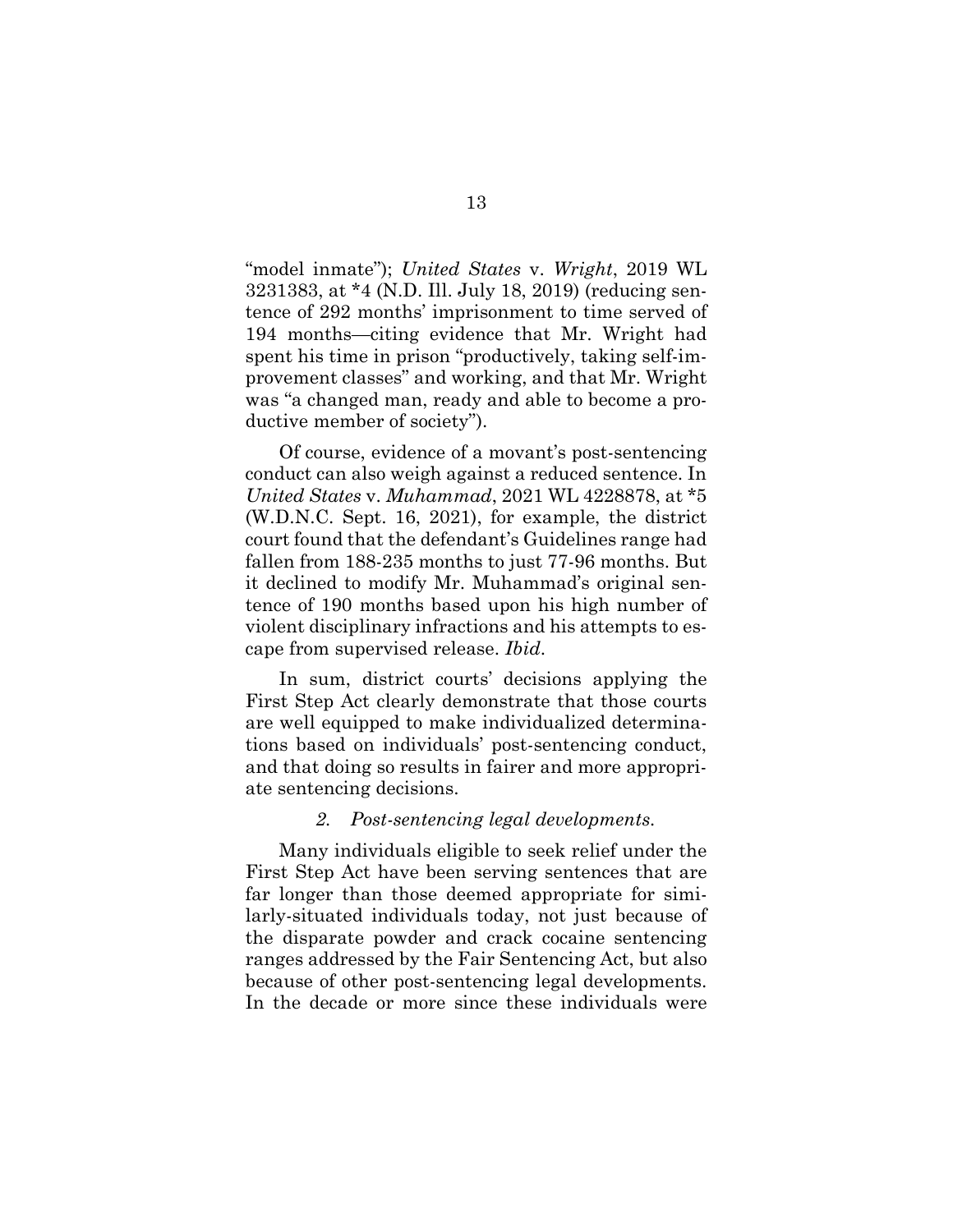sentenced, there have been many such developments—including Guidelines amendments, judicial interpretations of existing laws, and legislative reforms—that have significantly ameliorated the impact of certain harsh Guidelines and sentencing laws.

Courts' Section 404 decisions show that taking account of these post-sentencing developments is necessary to produce the fairer and more appropriate sentencing decisions that Congress intended when it enacted the First Step Act.

<span id="page-22-1"></span><span id="page-22-0"></span>For example, the Sentencing Guidelines assign "career offender" status to a defendant with two or more prior convictions for a "crime of violence" or "controlled substance offense." See U.S.S.G. § 4B1.1. Career offender status usually produces a significant increase in a defendant's base offense level— from 23 to 31 on average—and it elevates the criminal history category to VI (typically from IV). U.S. Sentencing Commission, *Quick Facts: Career Offenders* (May 2021), https://www.ussc.gov/research/quick-facts/career-offenders. For example, a guideline range of 70 to 87 months generally becomes—with the career offender enhancement—a range of 188 to 235 months, and always with criminal history category VI.

After a defendant's sentence has become final, a judicial decision in another case may hold that a prior conviction relied upon to impose career offender status did not qualify as a "crime of violence" under a proper application of the law. Courts adjudicating Section 404 motions have properly taken account of such legal developments.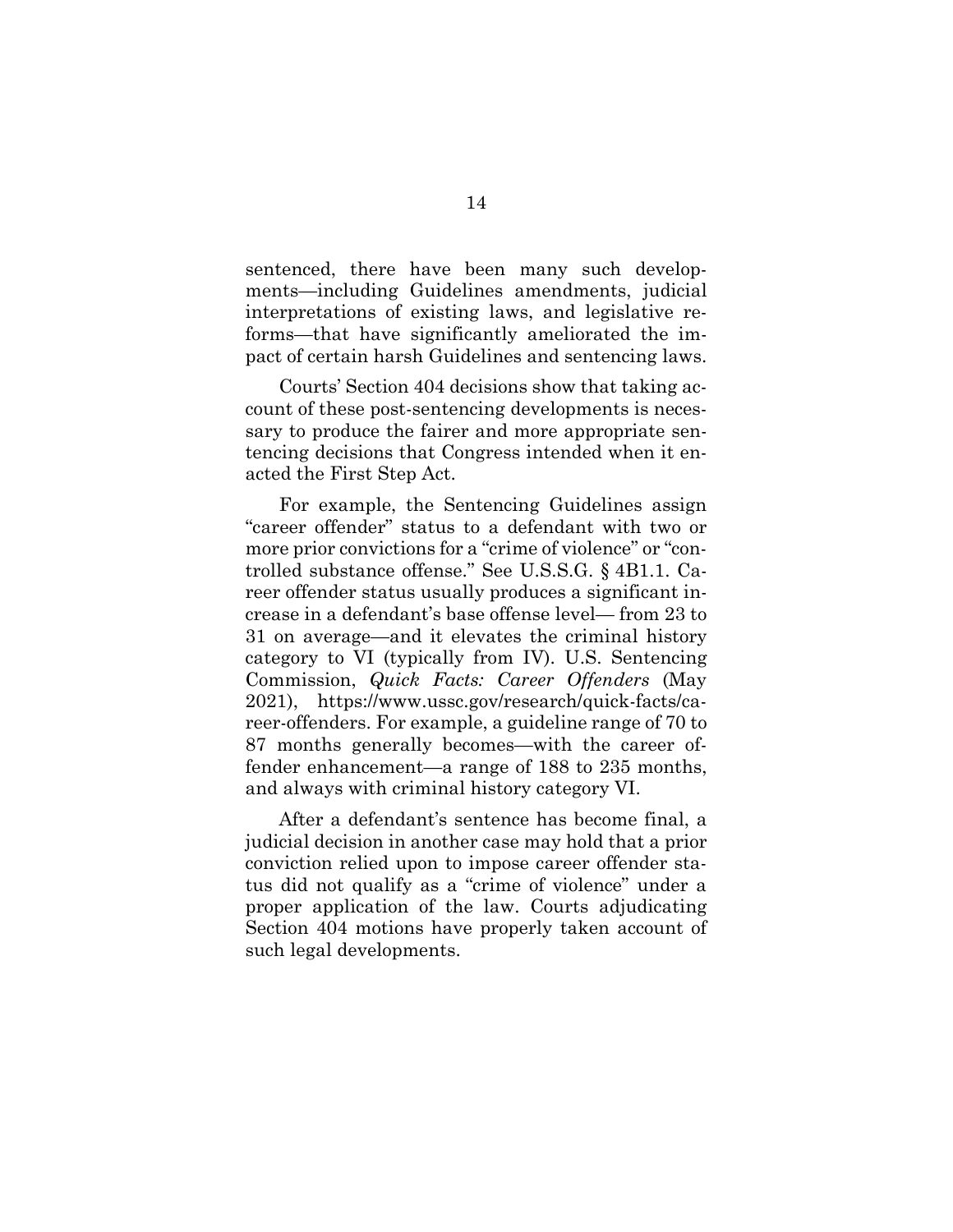Jessie Newton was initially convicted of conspiracy to possess with intent to distribute crack and sentenced to 360 months. His exceptionally long sentence resulted from a career offender finding (under thenmandatory Sentencing Guidelines) based on two prior Virginia burglary convictions. *United States* v. *Newton*, 2019 WL 1007100, at \*1 (W.D. Va. Mar. 1, 2019).

<span id="page-23-2"></span><span id="page-23-0"></span>Mr. Newton committed the burglary offenses when he was 16 and 17 years old. Initially charged as a juvenile, he was tried and convicted as an adult. *Ibid*. Subsequently, the Fourth Circuit held in another case that the Virginia burglary law does not fall within the federal definition of "generic burglary," which meant that Mr. Newton had been erroneously sentenced as a career offender. *Id*. at \*2 (citing *United States* v. *Castendet-Lewis*, 855 F.3d 253 (4th Cir. 2017), and *United States* v*. Dooley*, 228 F. Supp. 3d 733 (W.D. Va. 2017)). Moreover, in 2016, the Sentencing Commission eliminated burglary as a career offender predicate based, in part, on better data about such offenses. U.S.S.G. App. C, Amend. 798 (Aug. 1, 2016).<sup>4</sup>

<span id="page-23-3"></span><span id="page-23-1"></span>In seeking relief under Section 404(b), Mr. Newton successfully argued that the district court should

l

<sup>4</sup> See also U.S.S.G. App. C, Amend. 798, Reason for Amendment (Aug. 1, 2016) ("The amendment deletes 'burglary of a dwelling' from the list of enumerated offenses. In implementing this change, the Commission considered that (1) burglary offenses rarely result in physical violence, (2) 'burglary of a dwelling' is rarely the instant offense of conviction or the determinative predicate for purposes of triggering higher penalties under the career offender guideline, and (3) historically, career offenders have rarely been rearrested for a burglary offense after release.")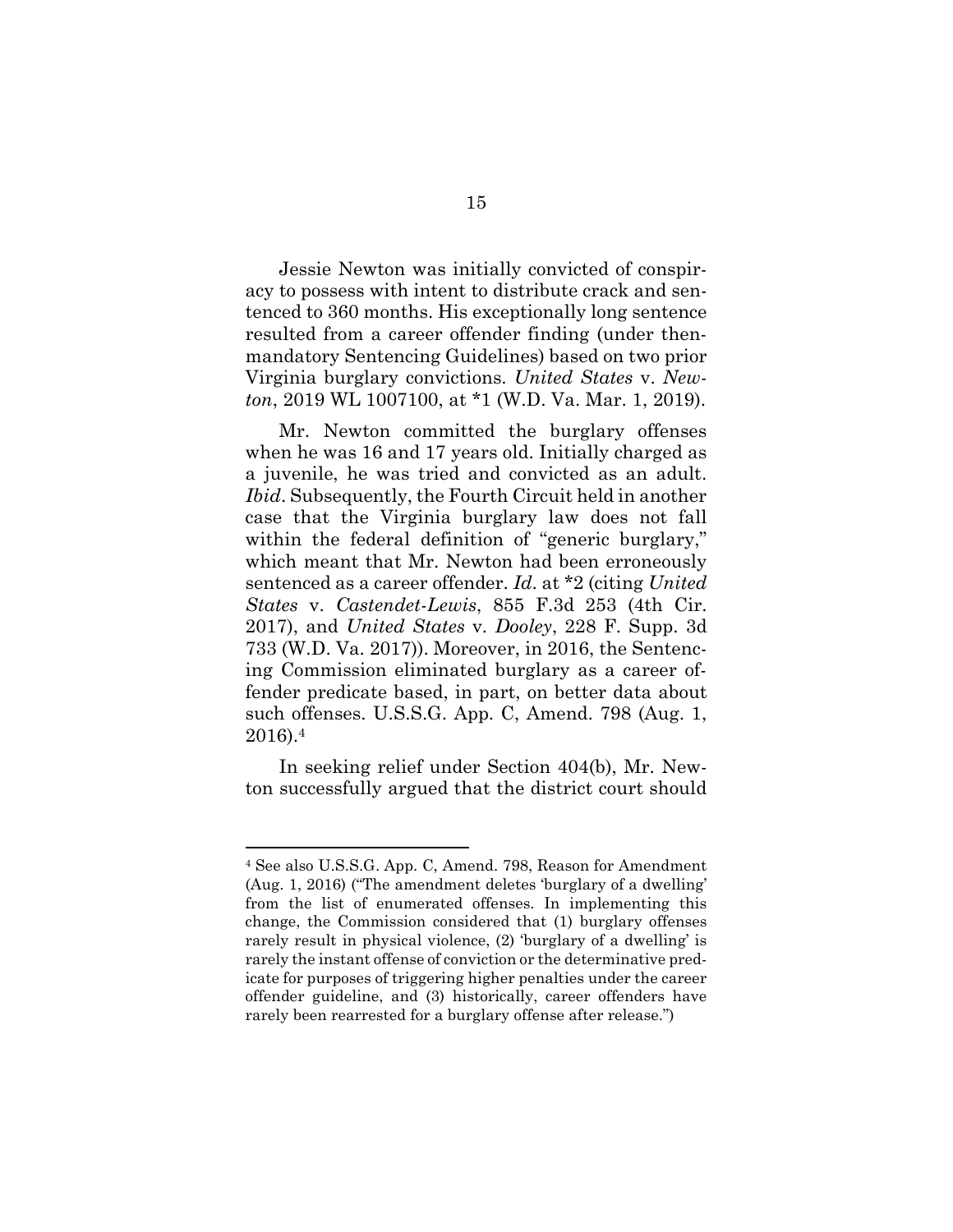<span id="page-24-2"></span><span id="page-24-0"></span>consider this legal development. The court recalculated the guideline range without the inapplicable career offender enhancement (130 to 162 months) and reduced Mr. Newton's sentence from 360 months to "time served" (that is, 198 months). 2019 WL 1007100, at \*5; see also *United States* v*. Brookins*, 2020 WL 5200828, at \*2 (N.D.W. Va. Aug. 31, 2020) (reducing sentence by 70 months based on recognition that the defendant's career offender status was based on a residential burglary that no longer qualified as a career offender predicate).

<span id="page-24-1"></span>Vernard Mitchell was convicted of possession with intent to distribute crack and sentenced to 262 months. His sentence was enhanced on the basis of prior convictions, under District of Columbia law, for attempted drug distribution and attempted robbery. *United States* v. *Mitchell*, 2019 WL 2647571, at \*2 (D.D.C. June 27, 2019). After Mr. Mitchell's sentence became final, the D.C. Circuit held that neither of these statutes is a career offender predicate after all. See *United States* v. *Winstead,* 890 F.3d 1082, 1090- 92 (D.C. Cir. 2018) (holding that attempted drug distribution does not qualify as a predicate offense for career-offender status); *United States* v. *Sheffield*, 832 F.3d 296, 315 (D.C. Cir. 2016) (holding that "D.C.'s attempted robbery statute simply does not qualify as a crime of violence as a categorical matter").

<span id="page-24-4"></span><span id="page-24-3"></span>Reviewing Mr. Mitchell's Section 404 motion, the district court recognized that, if Mr. Mitchell were first sentenced at the time of the Section 404 proceeding, he would not qualify as a career offender. Based on that conclusion, along with Mr. Mitchell's record of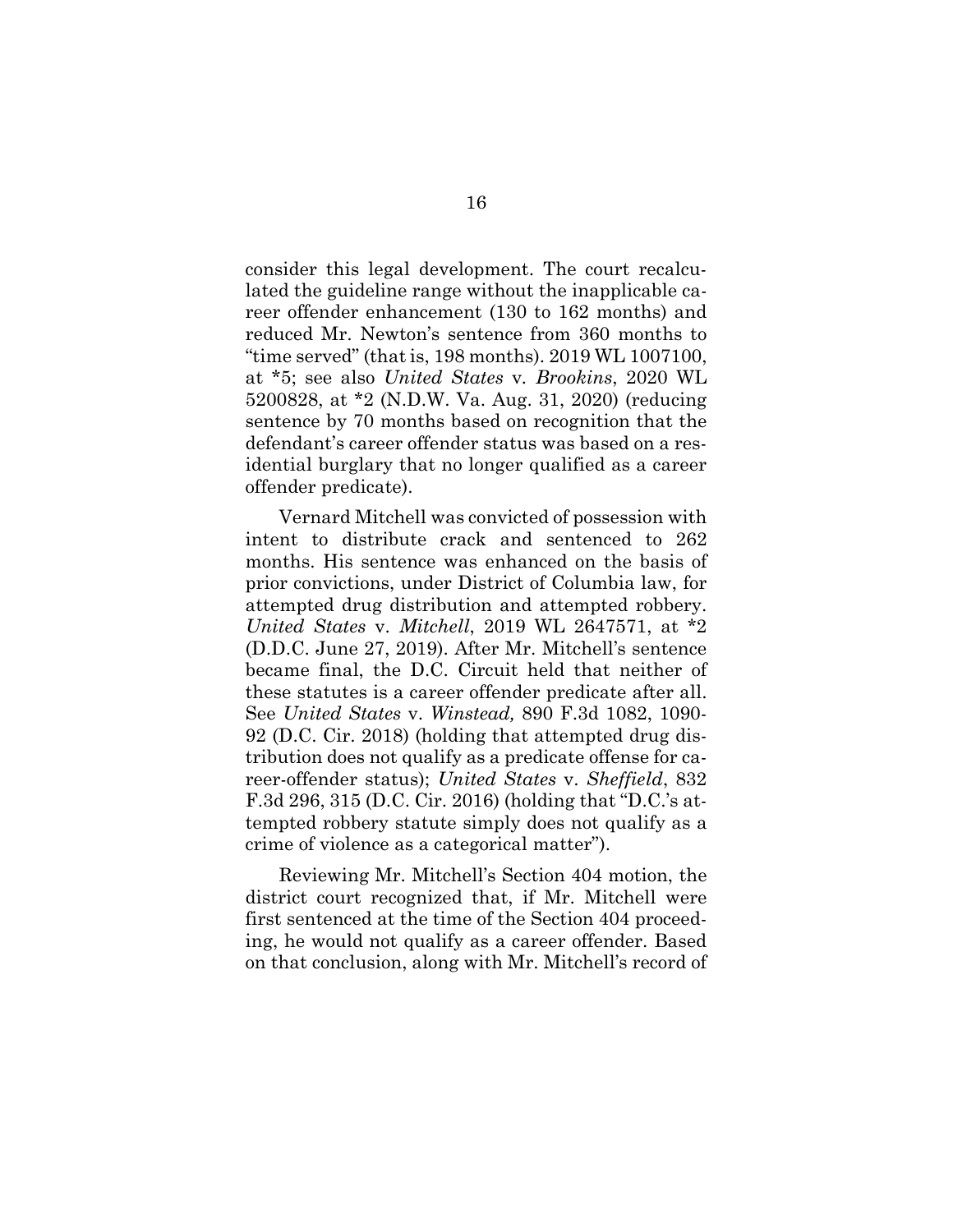<span id="page-25-2"></span>rehabilitation while in prison, imposed a reduced sentence of time served. *Mitchell*, 2019 WL 2647571, at \*8.

Terry Johnson was sentenced in 2006 to 262 months under the career offender guideline, for possession of crack cocaine with intent to distribute and possession of a firearm. Subsequent judicial decisions established that one of Mr. Johnson's prior convictions could not support career-offender status because it subjected him to a maximum sentence of just ten months rather than the required one year. See Mot. for Reduced Sentence at 7-8, *United States* v. *Johnson*, No. 05-cr-00003 (W.D.N.C. Jan. 29, 2021), ECF No. 78 (relying upon *United States* v. *Simmons*, 649 F.3d 237, 241-43 (4th Cir. 2011), which held that under *Carachuri-Rosendo* v. *Holder*, 560 U.S. 563 (2010), some North Carolina drug offenses previously understood to be felonies were not, in fact, felonies, because the particular defendant (as opposed to a hypothetical defendant with the "worst possible criminal history") did not face a maximum sentence of more than one year).

<span id="page-25-3"></span><span id="page-25-0"></span>Mr. Johnson sought the appointment of counsel to file a Section 404 motion, but the district court denied the motion based on the assumption that Mr. Johnson's Guideline range remained unchanged. Order at 1-2, *United States* v. *Johnson* (June 27, 2019), ECF No. 74.

<span id="page-25-1"></span>Subsequently, counsel appeared for Mr. Johnson and asked the court to reconsider its ruling in light of the Fourth Circuit's decisions in *Simmons* (narrowing the scope of the prior-felony provision) and in *Chambers* (holding that courts must consider changes in law in exercising their Section 404 discretion). The government agreed that *Simmons* established that Mr.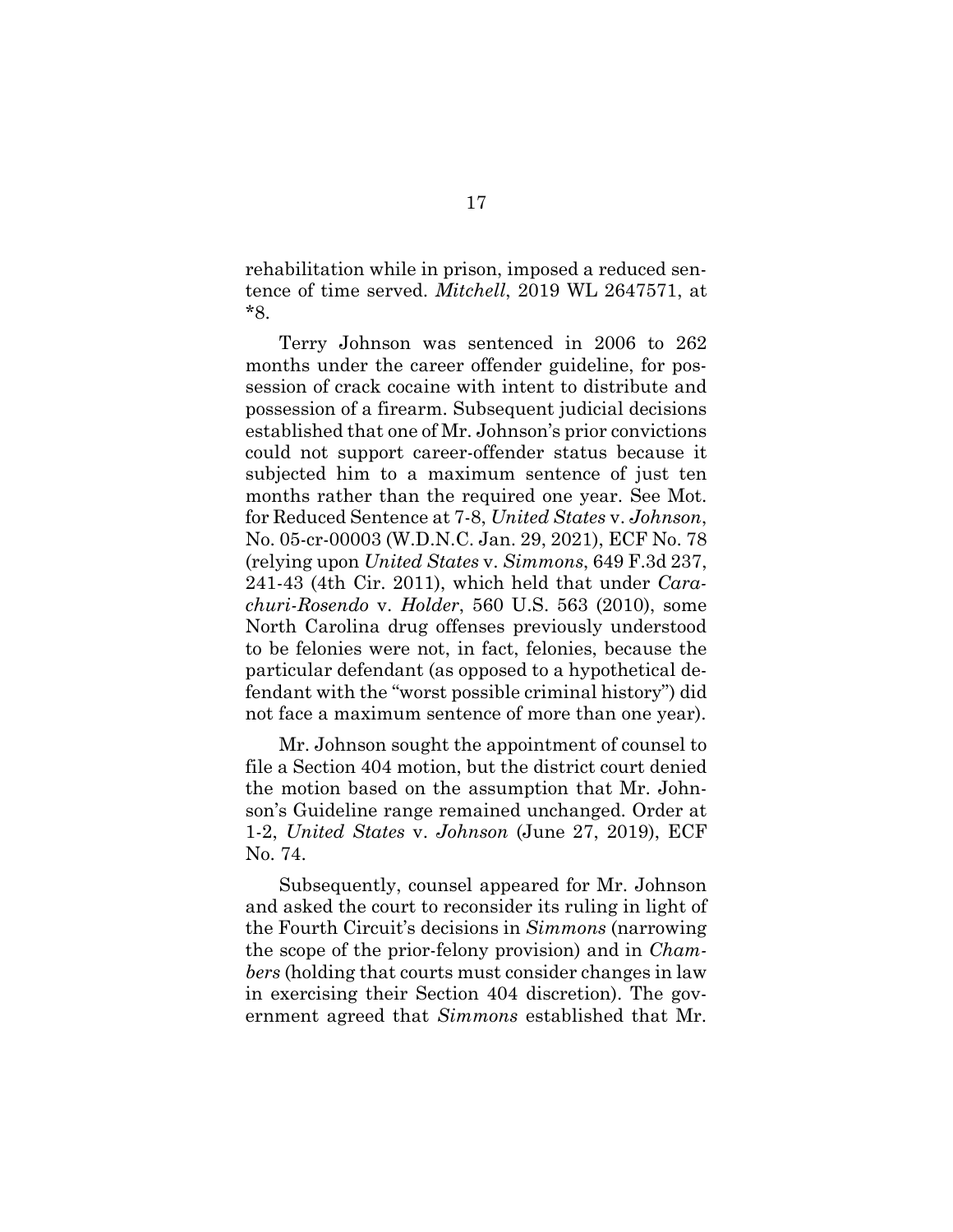Johnson was not a career offender and that the court should reduce his sentence to time served (212 months—far more than the correctly calculated Guidelines range of 57 to 71 months). United States' Response at 4-6, *United States* v. *Johnson* (Mar. 3, 2021), ECF No. 82.

The court granted the motion and sentenced Mr. Johnson to time served. Order, *United States* v. *Johnson* (Mar. 10, 2021), ECF No. 83. See also *United States* v. *Chambers*, No. 03-cr-00131 (W.D.N.C. July 17, 2020), ECF No. 80 (reducing defendant's sentence from 262 months to time served—197 months—after taking account of changes in law that would have precluded career offender status); *United States* v. *Gibbons*, No. 05-cr-00260 (W.D.N.C. Nov. 10, 2020), ECF No. 61 (same; reducing defendant's sentence from 322 months to time served—211 months).

<span id="page-26-0"></span>James Murphy was convicted of conspiracy to distribute and possess with intent to distribute heroin and at least 50 grams of crack cocaine; the crack weight set the statutory sentencing range at 10 years' to life imprisonment. *United States* v. *Murphy*, 998 F.3d 549, 552 (3d Cir. 2021). At sentencing, Mr. Murphy was designated as a career offender based in part on a prior conviction for Maryland second-degree assault, which set his Guidelines range at 360 months to life imprisonment. *Ibid.* 

Mr. Murphy sought relief under Section 404; in response, the government conceded that Mr. Murphy's prior assault conviction could no longer support a career offender designation. The district court nonetheless refused to recalculate Mr. Murphy's Guidelines range, although it imposed a reduced sentence that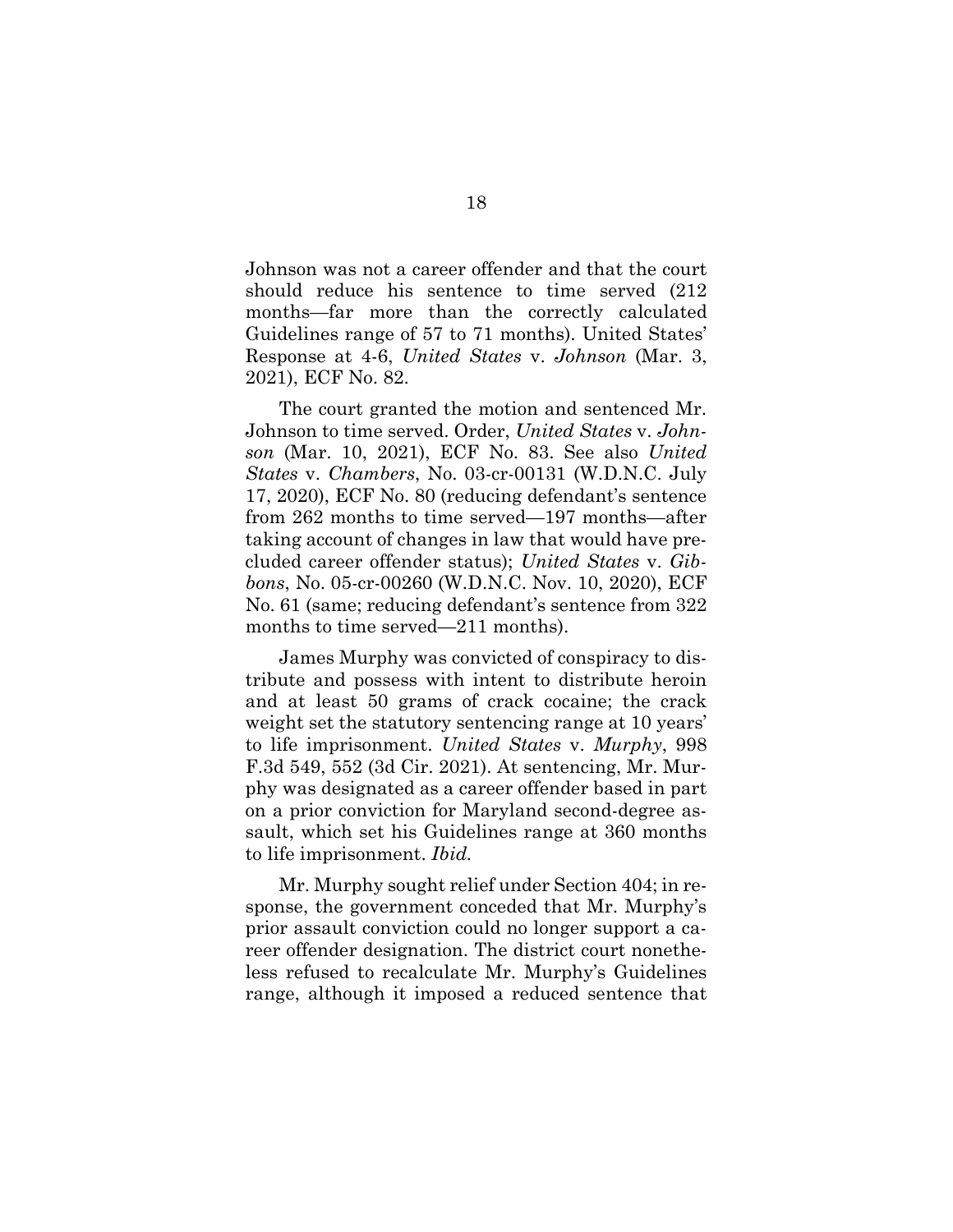<span id="page-27-1"></span>varied downward from the lower limit of the career offender range—210 months. 998 F.3d at 553.

On appeal, the Third Circuit held that Section 404 requires district courts to take account of the effect of intervening case law on a defendant's career offender status, because calculating the correct Guidelines range is a prerequisite to imposing an "accurate" sentence that is not "greater than necessary." *Id*. at 556. The district court on remand imposed a sentence of time served, reducing Mr. Murphy's time in prison by approximately five years. Amended Judgment at 3, *United States* v. *Murphy*, No. 08-cr-00433 (M.D. Pa. July 26, 2021), ECF No. 298. See also Opinion and Order, *United States* v. *Crooks*, No. 00-cr-00439 (D. Colo. June 14, 2021), ECF No. 2018 (reducing defendant's sentence to time served based on determination that he would not qualify as a career offender based on post-sentencing change in law and consideration of other Section 3553(a) factors).

<span id="page-27-2"></span>Cases such as these show that courts exercise their discretion differently when they consider legal developments that occurred after imposition of the original sentence—and do so in a manner that produces fair and appropriate sentences that accomplish the goals of the First Step Act.

<span id="page-27-0"></span>**B. The text and statutory context of the First Step Act compel consideration of post-sentencing conduct and intervening legal developments.** 

The text and statutory context of the First Step Act make clear that courts must consider post-sentencing developments—including the defendant's conduct while in prison and legal developments that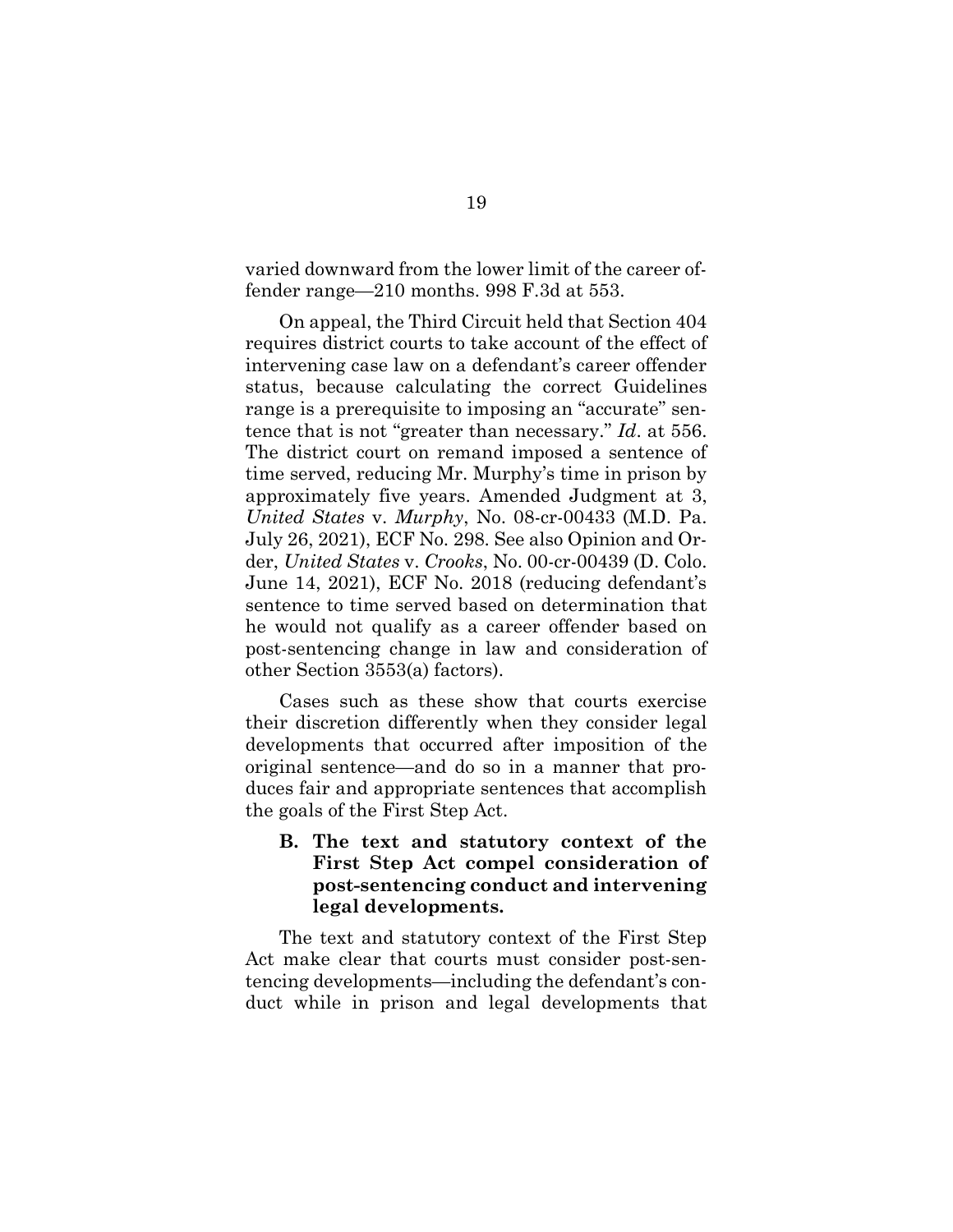would have affected the defendant's initial sentence in making the Section 404(b) determinations whether to "impose a reduced sentence" and, if so, what new sentence should be imposed. By using that phrase, Congress made clear that a court's decision on a Section 404 motion is a type of sentencing decision that requires consideration of all of the information relevant to such decisions. District courts of course exercise broad discretion in making those determinations—the statute states that a court "may" impose a reduced sentence, and expressly affirms that it need not reduce any sentence. But they should exercise that discretion informed by all significant relevant information.<sup>5</sup>

> <span id="page-28-0"></span>*1. Requiring trial courts to consider a wide range of factors when exercising sentencing discretion is a long-established background principle of American law.*

<span id="page-28-1"></span>The "'federal judicial tradition'" with respect to sentencing decisions rests on "the principle that 'the punishment should fit the offender and not merely the crime.'" *Pepper* v. *United States*, 562 U.S. 476, 487-488 (2011) (citations omitted). "'[T]he sentencing judge [should] consider every convicted person as an individual and every case as a unique study in the human failings that sometimes mitigate, sometimes magnify, the crime and the punishment to ensue.'" *Id*. at 487

l

<sup>5</sup> This case does not present the question, and *amici* express no view on, whether any or all of the *procedural protections* associated with a full sentencing hearing are implicated in "imposing" a reduced sentence under Section 404. Cf. *Dillon* v. *United States*, *supra*.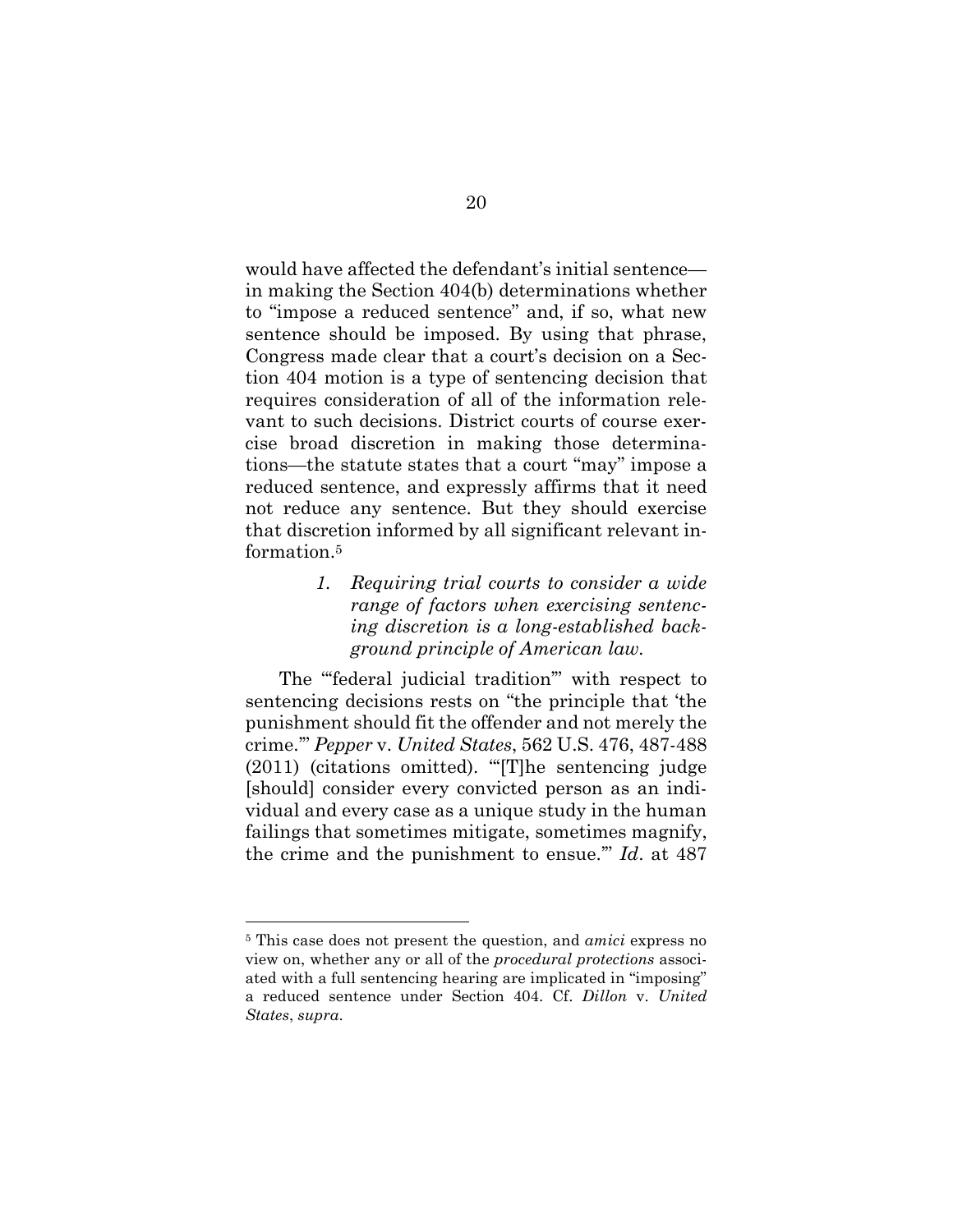<span id="page-29-0"></span>(quoting *Koon* v. *United States*, 518 U.S. 81, 113 (1996)).

That tradition is embodied in two essential aspects of the sentencing process. First, ensuring that judges are permitted to exercise discretion in making sentencing decisions. Second, and just as important, requiring those discretionary determinations to be based on consideration of all relevant information.

<span id="page-29-1"></span>This Court has repeatedly stressed that the exercise of judicial discretion is critical to "consider[ing] every convicted person as an individual." *Koon*, 518 U.S. at 113; see also *Lockett* v. *Ohio*, 438 U.S. 586, 602 (1978) (plurality opinion) ("[T]he concept of individualized sentences in criminal cases generally, although not constitutionally required, has long been accepted in this country."). Indeed, Congress has repeatedly "[a]cknowledg[ed] the wisdom, even the necessity, of sentencing procedures that take into account individual circumstances." *Koon*, 518 U.S. at 92.

<span id="page-29-4"></span><span id="page-29-3"></span><span id="page-29-2"></span>To ensure that discretion is exercised appropriately, courts must consider all relevant information. As this Court has explained, "'[h]ighly relevant—if not essential—to [the] selection of an appropriate sentence is the possession of the fullest information possible concerning the defendant's life and characteristics.'" *Pepper*, 562 U.S. at 480 (quoting *Williams* v. *New York*, 337 U. S. 241, 246-47 (1949)). "For the determination of sentences, justice generally requires consideration of more than the particular acts by which the crime was committed and that there be taken into account the circumstances of the offense together with the character and propensities of the offender." *Pennsylvania ex rel. Sullivan* v. *Ashe*, 302 U.S. 51, 55 (1937).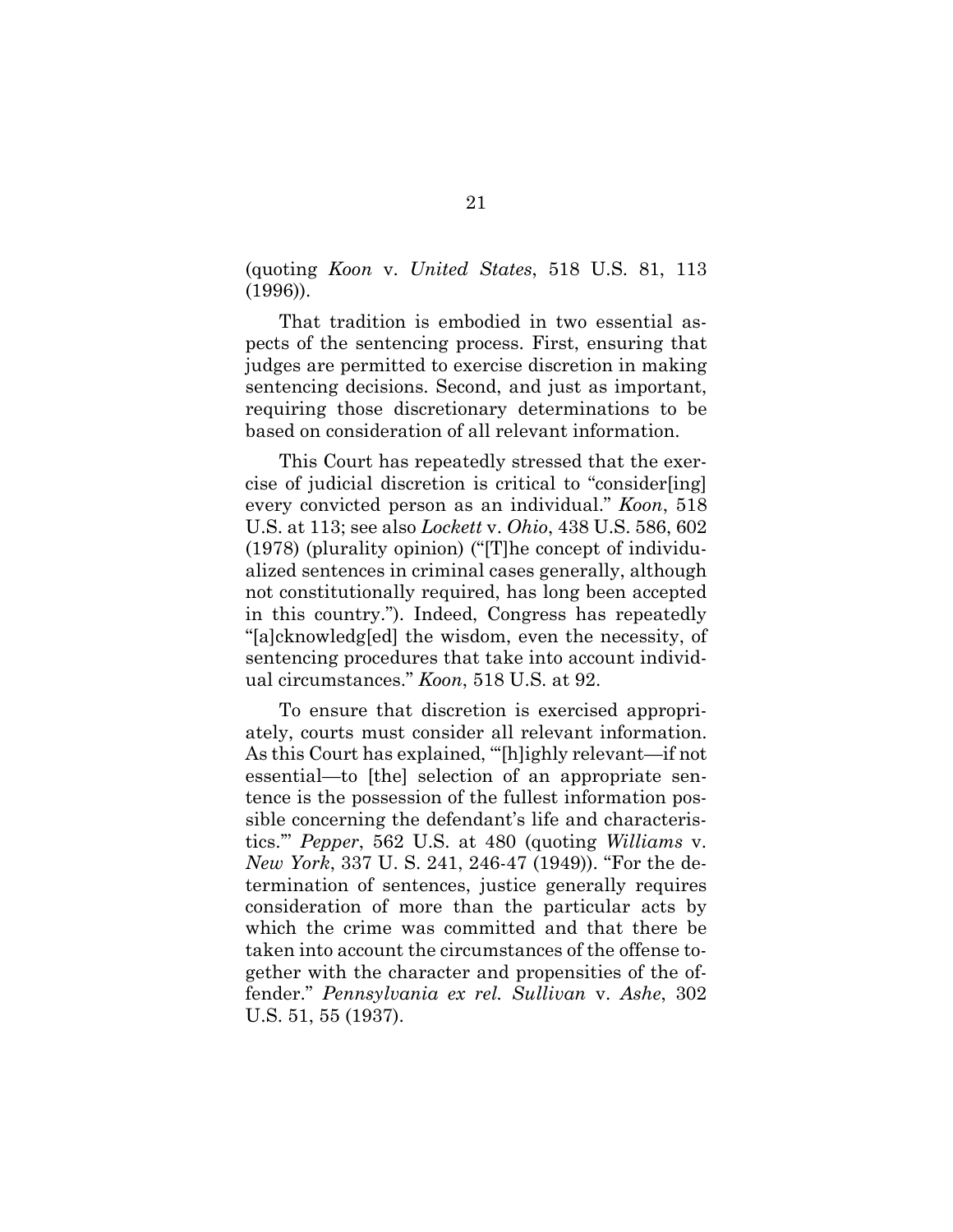<span id="page-30-0"></span>Congress has codified this principle. The basic statutory provision governing the imposition of sentences—18 U.S.C. § 3553—specifies a wide variety of factors that a sentencing court "shall" consider "in determining the particular sentence to be imposed," including:

- the "nature and circumstances of the offense";
- the "history and characteristics of the defendant";
- the "need for the sentence imposed" to reflect the purposes of punishment, including the "seriousness of the offense," "just punishment," "adequate deterrence," and "protect[ion]" of the public;
- the "need to avoid unwarranted sentence disparities"; and
- the "kinds of sentences available" (*i.e.*, fines, probation, and other alternatives to imprisonment) and not just the applicable Guidelines "sentencing range."

<span id="page-30-2"></span><span id="page-30-1"></span>See also 18 U.S.C. § 3582(a) ("The court, in determining whether to impose a term of imprisonment, and, if a term of imprisonment is to be imposed, in determining the length of the term, *shall consider the factors set forth in section 3553(a)* to the extent that they are applicable \* \* \*.") (emphasis added); *id*. § 3661 ("No limitation shall be placed on the information concerning the background, character, and conduct of a person convicted of an offense which a court of the United States may receive and consider for the purpose of imposing an appropriate sentence."); 21 U.S.C. § 850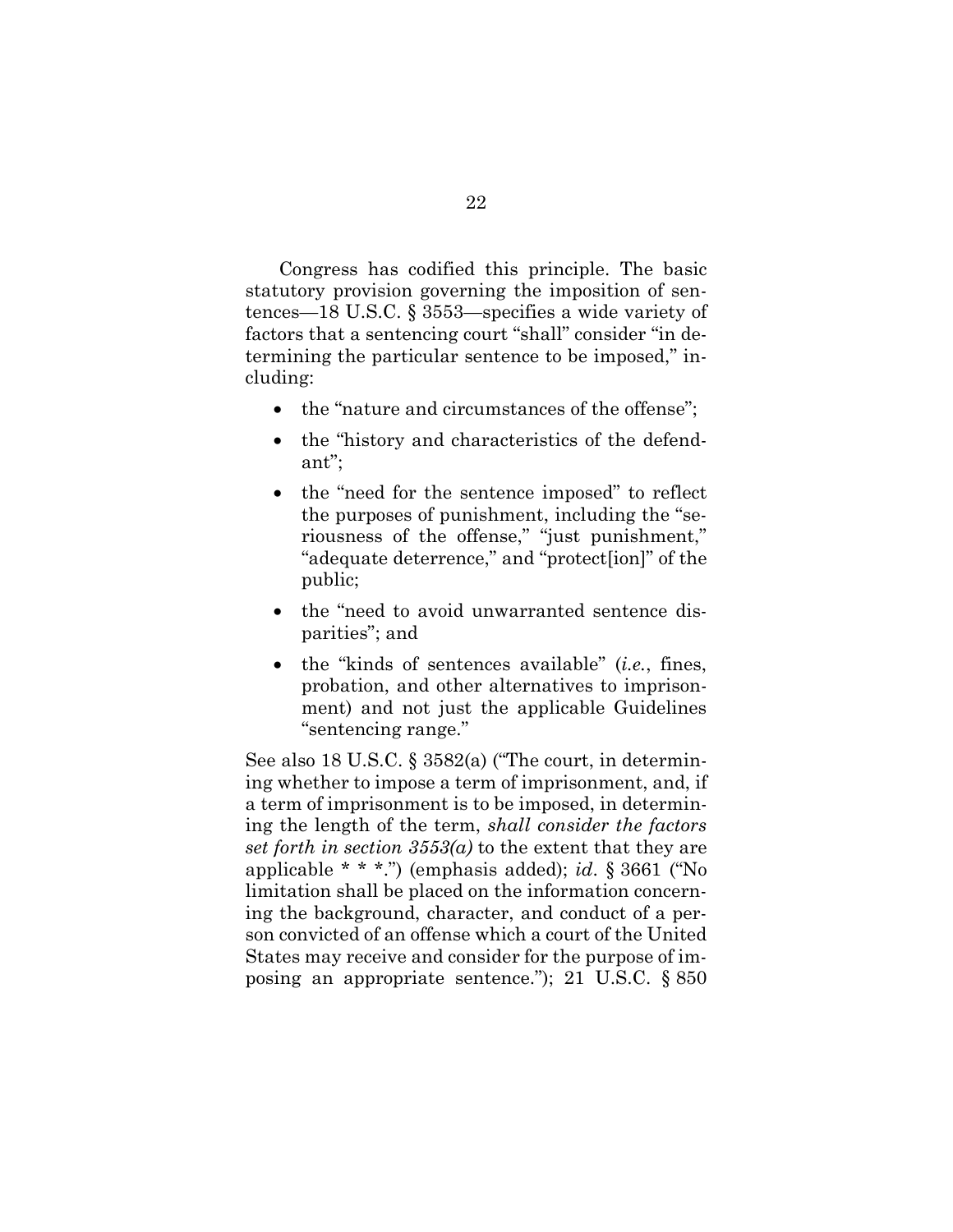(same admonition as Section 3661, as applied to sentencing under the Controlled Substances Act).

As we next discuss, the statutory text and context of the First Step Act preserve, rather than override, these general principles with respect to courts' decisions under Section 404.

### <span id="page-31-0"></span>*2. The First Step Act's text incorporates background sentencing principles into Section 404 determinations.*

The plain language of Section 404(b)—authorizing courts to "impose a reduced sentence"—requires judges to take account of post-sentencing conduct and legal developments in adjudicating motions for a reduced sentence. Multiple aspects of the statutory text compel that conclusion.

<span id="page-31-1"></span>*First*, the phrase "impose a reduced sentence" mirrors the text of Section 3553, which governs sentencing generally. Section 3553(a) states that "[t]he court shall *impose a sentence* sufficient, but not greater than necessary, to comply with the purposes set forth in \* \* \* this subsection" and that "[t]he court, in determining the particular *sentence to be imposed*, shall consider" the factors specified in the text that follows. 18 U.S.C. § 3553(a) (emphasis added).

<span id="page-31-2"></span>By employing that same phrase in Section 404(b), Congress made clear that it was incorporating the general background principles that apply when courts impose an initial sentence, as well as Section 3553(a)'s specific requirement that a court consider all of the specified factors when imposing a sentence. As just discussed, those principles direct district courts to ex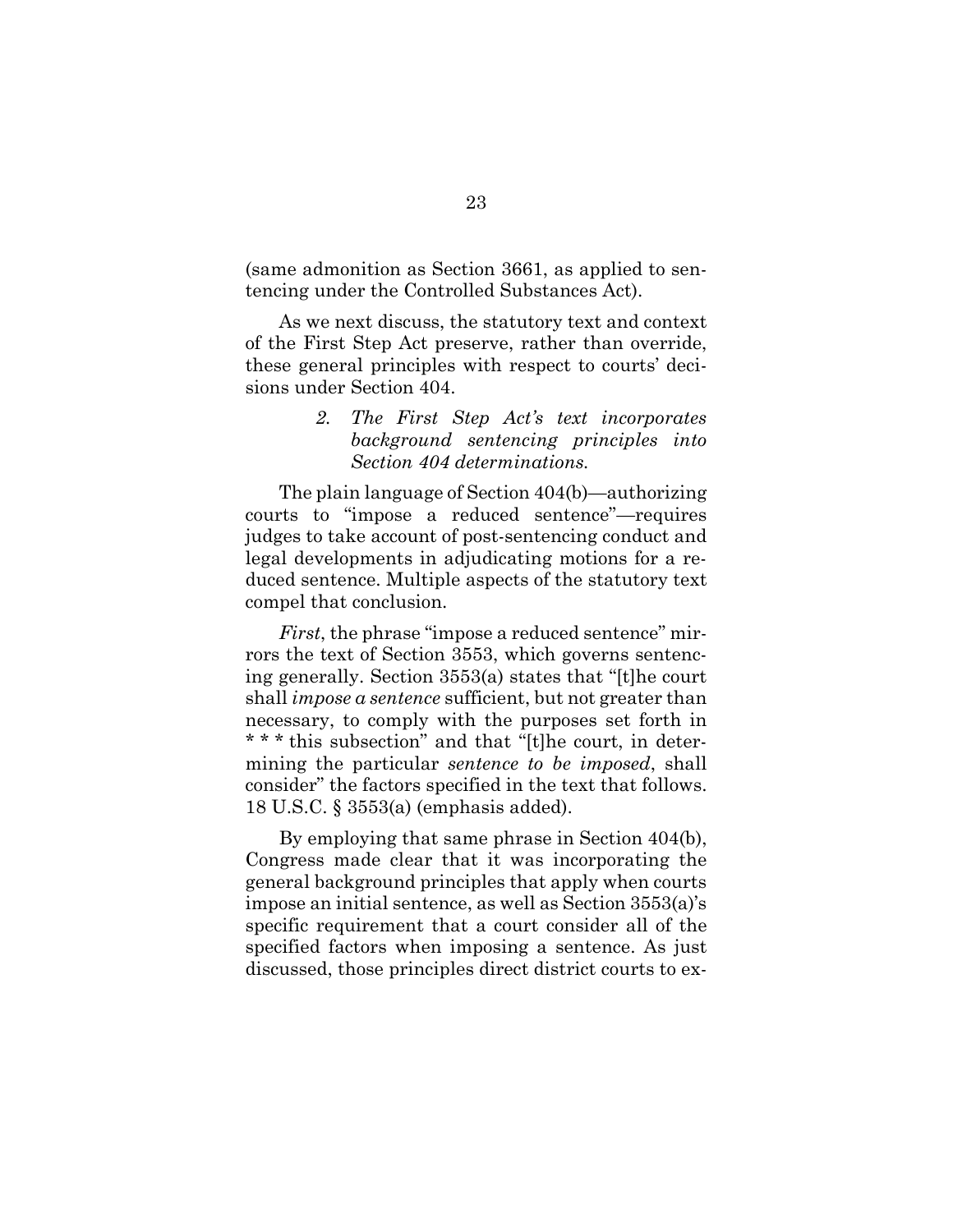ercise their discretion based on consideration of all information relevant to the individual and to the offense.

<span id="page-32-1"></span>The Section 3553(a) factors clearly encompass both the defendant's post-sentencing conduct and post-sentencing legal developments. Section 3553(a)(1) requires judges to consider "the history and characteristics of the defendant." A defendant's conduct in prison, including whether or not they have shown evidence of rehabilitation, falls squarely within this factor.

<span id="page-32-3"></span><span id="page-32-2"></span><span id="page-32-0"></span>Section 3553 requires that the court consider how the sentence imposed "provide[s] just punishment for the offense," *id.*  $\S 3553(a)(2)(A)$ , and take account of "the kinds of sentences available," *id*. § 3553(a)(3). Understanding whether the defendant's prior sentence was based on, for example, now-impermissible interpretations of statutes or Guidelines provisions is highly relevant to that determination.

*Second*, the discretionary nature of the district court's determination further supports interpreting Section 404(b) to require consideration of all factors relevant to imposition of a sentence. By stating that the court "*may* \* \* \* impose a reduced sentence" (emphasis added), the statute requires the court to make an initial determination whether imposition of a reduced sentence is warranted. And that determination necessarily requires the court to canvass the factors that are relevant in "impos[ing]" a sentence—that is the only way the court can make that threshold decision whether a reduced sentence is justified.

*Third*, Section 404(b) uses essentially identical language to describe the original imposition of the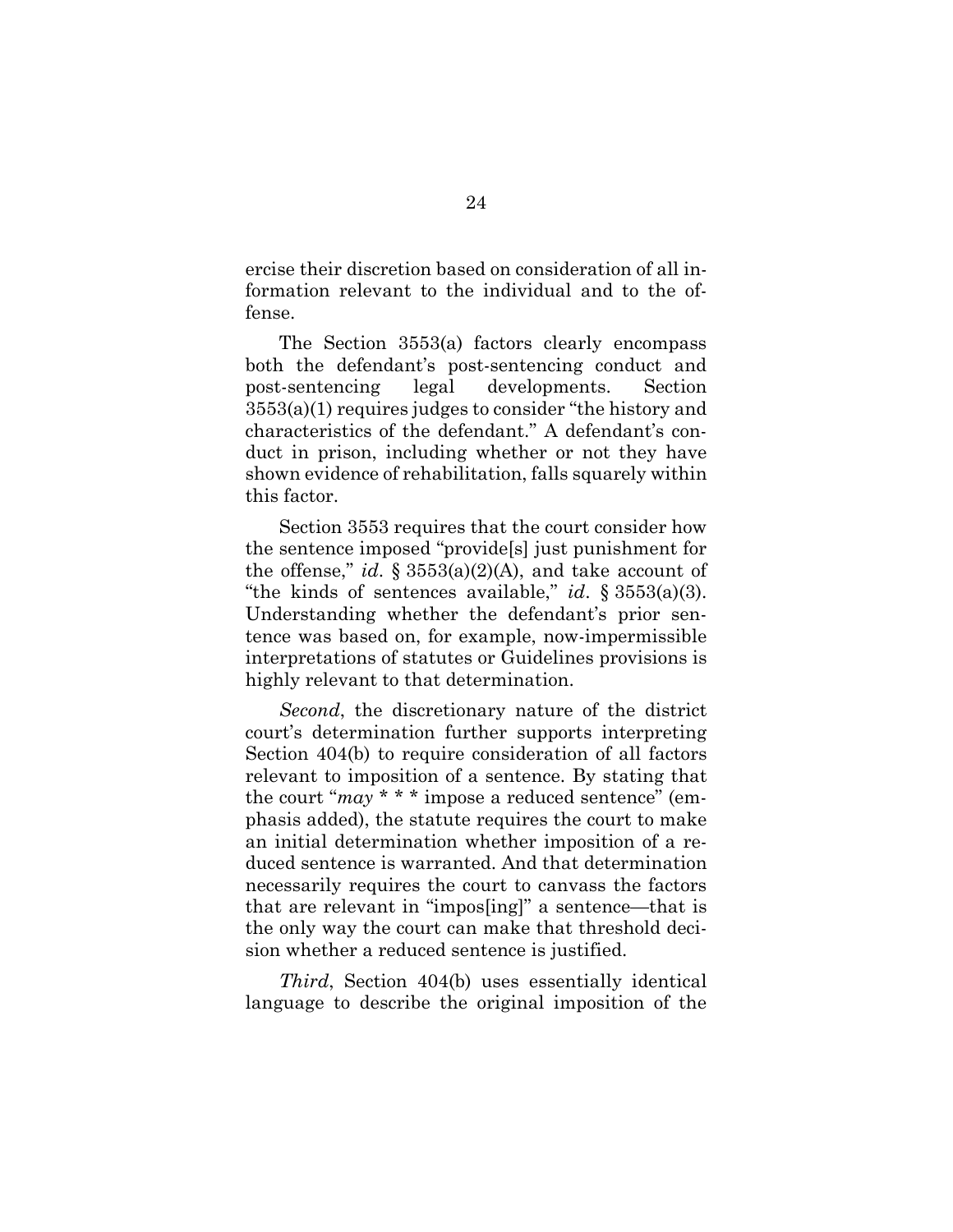sentence and the decision whether to impose a reduced sentence—stating that "[a] court that imposed a sentence" may "impose a reduced sentence." By using the same term—"impose"—Congress confirmed that the district court's decision whether to exercise its discretion should be informed by the same broad range of information as the imposition of the initial sentence.

*Fourth*, when Congress wanted to differentiate the Section 404(b) decision from other situations in which a district court imposes a sentence, it included express language specifying a different approach. Thus, the provision makes clear that a district court adjudicating a Section 404 motion is not obligated to impose a new sentence—by stating in subsection (b) that the court "may" impose a reduced sentence. In addition, Section 404(c) includes the express statement that "[n]othing in this section shall be construed to require a court to reduce any sentence pursuant to this section."

The absence of any text limiting the factors that the Section 404(b) court is obligated to assess in deciding whether to impose a reduced sentence further confirms that Congress intended that courts make that decision based on consideration of the factors specified in Section 3553(a).

Some lower courts have reached the contrary conclusion based on the portion of Section 404(b) stating that the district court may impose a reduced sentence "as if sections 2 and 3 of the Fair Sentencing Act of 2010 were in effect at the time the covered offense was committed." They assert that this "as if" clause, by negative implication, prohibits a district court from considering any *other* post-sentencing factual or legal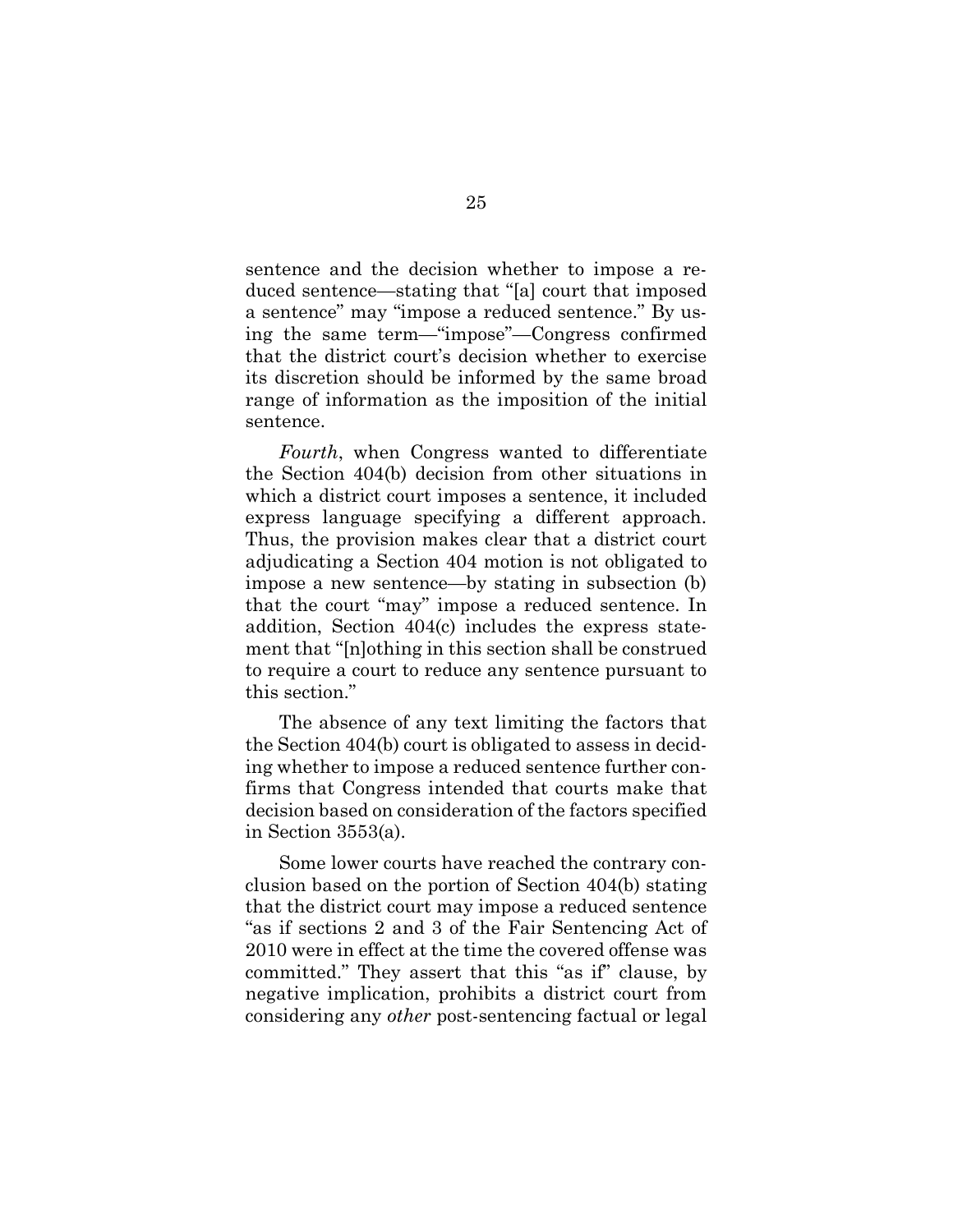<span id="page-34-3"></span>developments. See, *e.g.*, *United States* v. *Kelley*, 962 F.3d 470, 475 (9th Cir. 2020), cert. denied, 141 S. Ct. 2878 (2021).

But that text has a different purpose: to enable courts to apply the Fair Sentencing Act retroactively. Without that mandatory language, that Act's changes in the amount of crack cocaine necessary to trigger the mandatory minimums might not even be applied by a court, undermining the entire reason for the enactment of Section 404. That language also ensures that retroactive application of the Fair Sentencing Act is not barred by 1 U.S.C. § 109, which requires Congress to act expressly when seeking to retroactively displace an imposed penalty. See *Dorsey* v. *United States*, 567 U.S. 260 (2012).

<span id="page-34-4"></span><span id="page-34-0"></span>Indeed, the "as if" phrase's focus on "the time the covered offense *was committed*" (emphasis added) makes clear that this portion of the statute relates solely to the retroactive application of the Fair Sentencing Act and has nothing to do with the court's consideration of other facts relevant to sentencing, because those facts are *not* frozen at the time of the offense. To the contrary, courts routinely consider postoffense conduct in imposing an initial sentence and when resentencing. See, *e.g.*, *Pepper*, 562 U.S. at 493. And the relevant Sentencing Guidelines are those in effect on the date of sentencing (or resentencing), not on the date of the offense. 18 U.S.C.  $§ 3553(a)(4)(A)(ii).$ <sup>6</sup> Interpreting Section 404(b) to

<span id="page-34-5"></span><span id="page-34-1"></span>l

<span id="page-34-2"></span><sup>6</sup> That rule is, of course, subject to constitutional limitations, such as the Ex Post Facto Clause's prohibition on applying subsequent adverse changes in the Guidelines. See *Peugh* v. *United States*, 569 U.S. 530 (2013).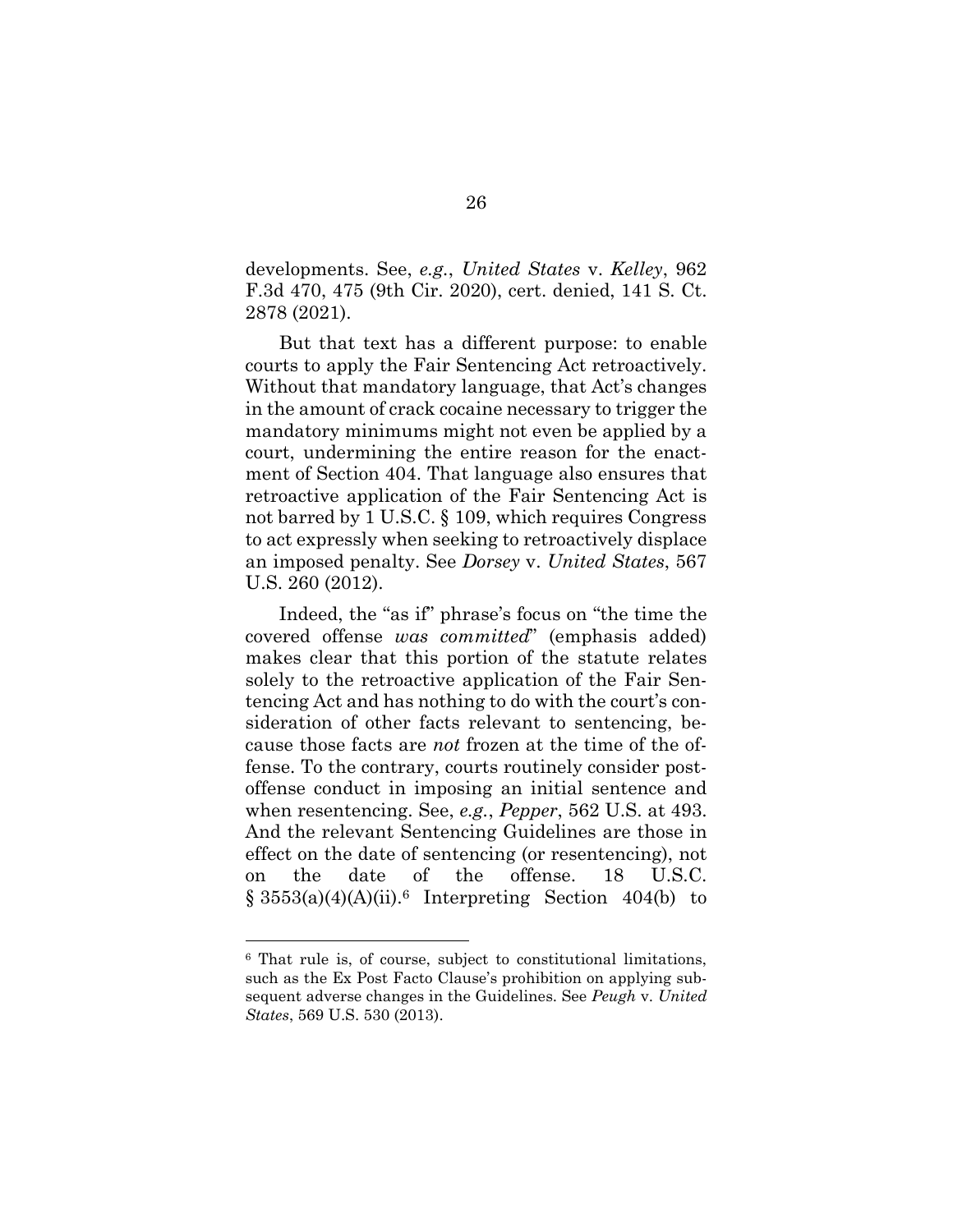make the date of the offense the cut-off for consideration of relevant factual and legal developments would therefore require the court making the Section 404(b) determination to ignore even information that was permissibly considered by the initial sentencing court.

> <span id="page-35-0"></span>*3. The Act's statutory context confirms that courts should consider all factors relevant to imposition of a fair and appropriate sentence.*

The context in which Congress enacted Section 404 provides additional support for the conclusion that courts should consider all relevant post-sentencing facts in exercising their discretion.

<span id="page-35-5"></span>To begin with, Section 404 does not stand alone. The First Step Act includes a number of different provisions designed to address and ameliorate unfairness in criminal sentencing. See Cong. Research Serv., *The First Step Act of 2018: An Overview* (2019), https://crsreports.congress.gov/product/pdf/R/R45558. It "is the product of a remarkable bipartisan effort to remedy past overzealous use of mandatory-minimum sentences and harsh sentences for drug-offenders, as well as to facilitate access to rehabilitation programs and compassionate release." *United States* v. *Henry*, 983 F.3d 214, 218 (6th Cir. 2020); accord *United States* v. *Venable*, 943 F.3d 187, 188 (4th Cir. 2019).

<span id="page-35-4"></span><span id="page-35-3"></span><span id="page-35-2"></span><span id="page-35-1"></span>Moreover, Section 404 in particular is "'a remedial statute intended to correct earlier statutes' significant disparities in the treatment of cocaine base \* \* \* as compared to powder cocaine.'" *United States* v. *White*, 984 F.3d 76, 89 (D.C. Cir. 2020) (citation omitted); see also *United States* v. *Boulding*, 960 F.3d 774, 782 (6th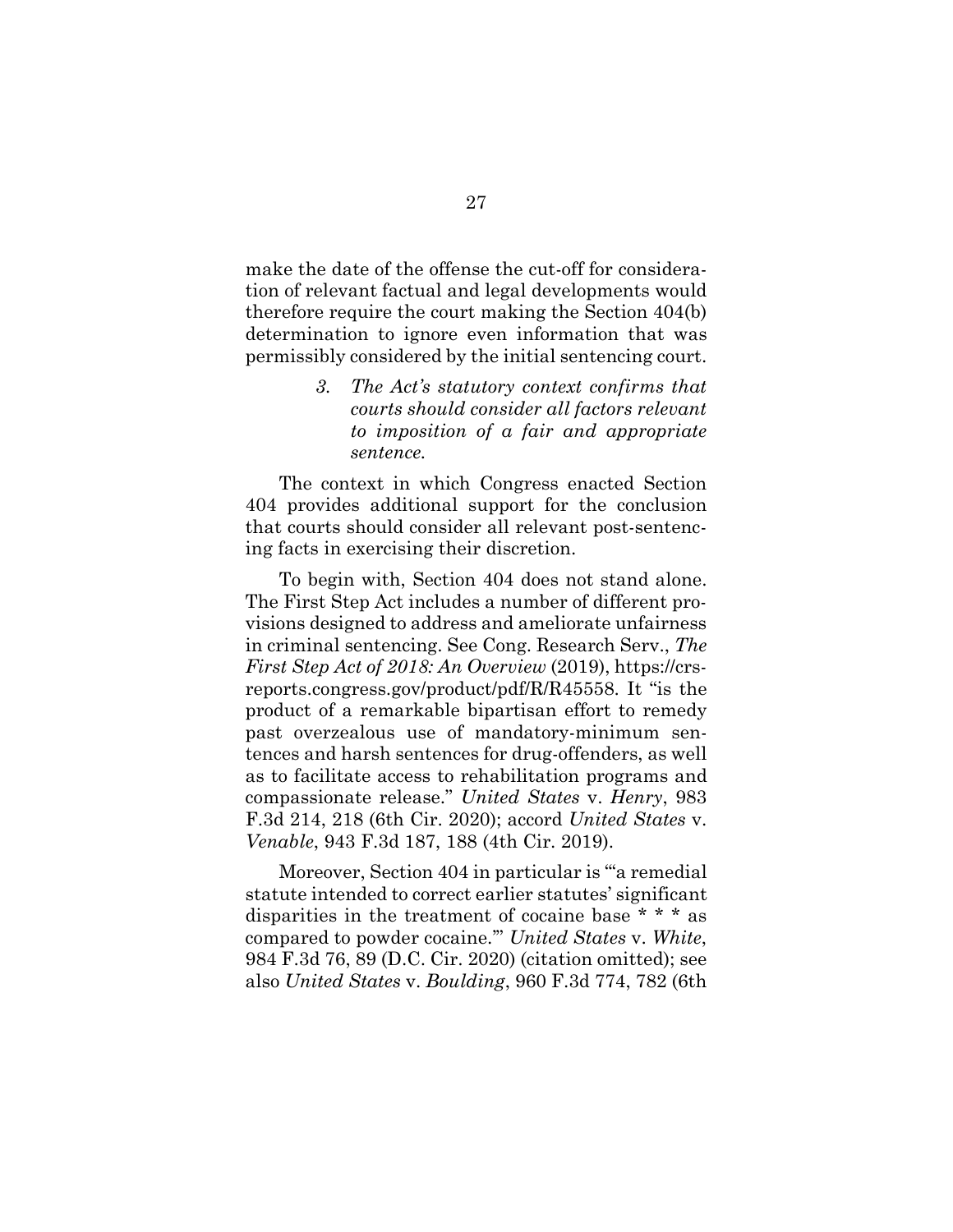Cir. 2020) ("Congress intended to rectify disproportionate and racially disparate penalties [with the First Step Act]."). That remedial goal supports interpreting the statute to preserve the traditional rule that district courts must consider all relevant facts when exercising their sentencing discretion.

The government asserts that permitting consideration of post-sentencing developments would confer a "windfall" on individuals eligible to invoke the First Step Act, because other federal defendants generally cannot benefit from post-sentencing developments. Br. in Opp. 18 (citation omitted). But there is no automatic entitlement to relief under the First Step Act a district court is not obligated to impose any reduced sentence, even if the Fair Sentencing Act standards establish dramatically-reduced statutory and Guidelines ranges. Individuals sentenced after passage of the Fair Sentencing Act, by contrast, automatically receive the benefit of those new standards.

Moreover, Congress specifically recognized that individuals sentenced before the Fair Sentencing Act's enactment had been subjected to a highly inequitable sentencing regime, warranting courts' consideration of all relevant post-sentencing developments in deciding whether, and how, to exercise their discretion. And Congress would have recognized that consideration of post-sentencing facts and changes in law was particularly warranted for the class of individuals eligible to invoke Section 404, because so much time had elapsed since their initial sentencing—for all, at least eight years at the time Congress voted on the First Step Act; and for most, a decade or more.

Nor does petitioner's construction of Section 404 impose a burden on the district courts. The experience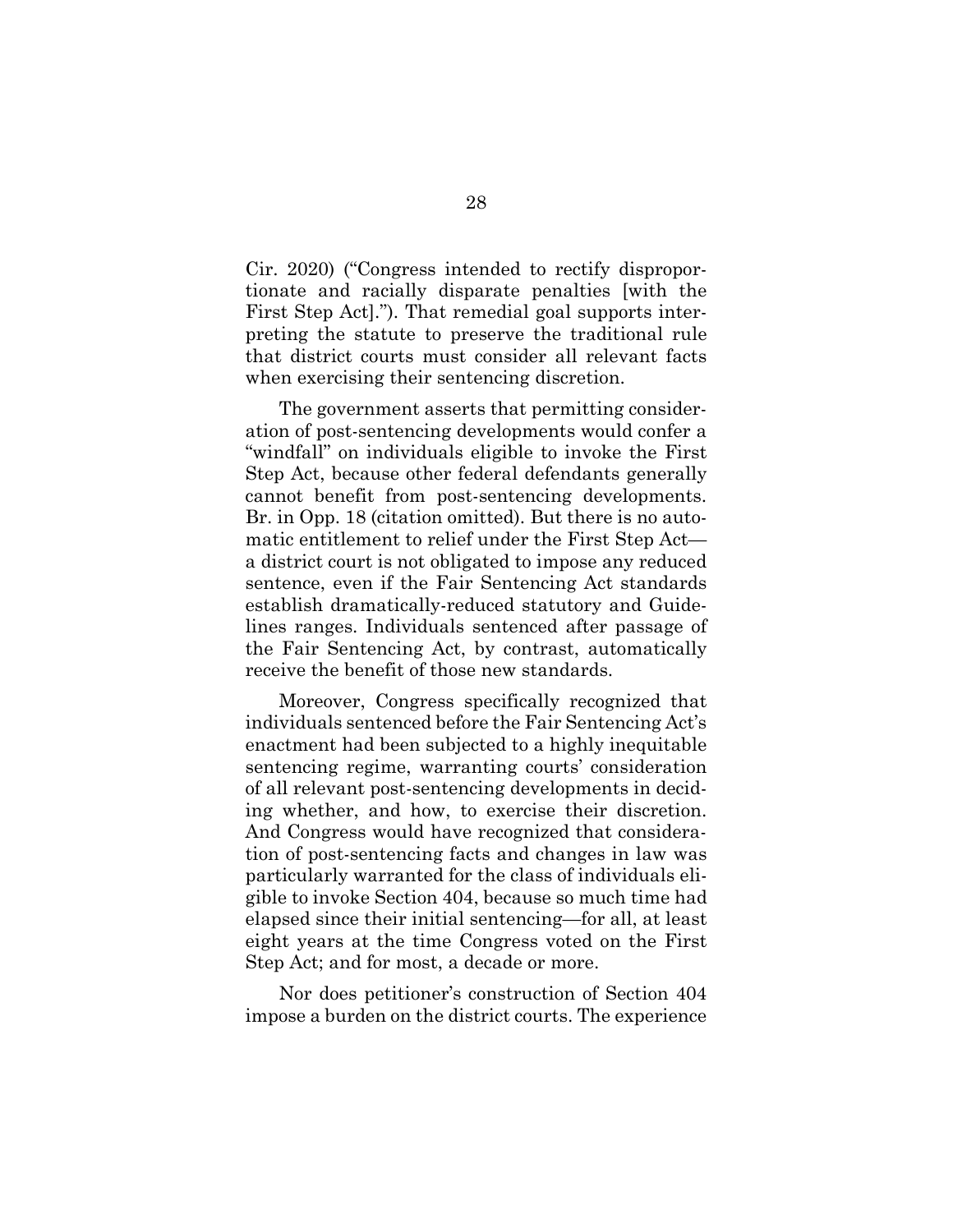of the Third, Fourth, and Tenth Circuits shows that courts are able to take account of post-sentencing developments in addressing Section 404 motions. The parties can and do bring the relevant information to the court's attention and the court is able to exercise its discretion efficiently and appropriately.

#### *4. The government's reliance on* Dillon *is wholly misplaced.*

<span id="page-37-0"></span>The government argues (Br. in Opp. 12-15) that *Dillon* v. *United States*, 560 U.S. 817 (2010), supports its position that courts adjudicating Section 404(b) motions may consider only the change in the Guideline range resulting from the Fair Sentencing Act. That is wrong, for multiple reasons.

<span id="page-37-1"></span>*Dillon* interpreted a different statutory provision with different text. The issue before the Court involved a motion under 18 U.S.C. § 3582(c)(2), which authorizes the court to reduce "the term of imprisonment" (a) if the defendant had been sentenced "to a term of imprisonment based on a sentencing range that has subsequently been lowered by the Sentencing Commission"; (b) "after considering the factors set forth in section 3553(a) to the extent that they are applicable"; and (c) "if such a reduction is consistent with applicable policy statements issued by the Sentencing Commission."

The Court concluded that a district court's authority to reduce a sentence under Section 3582(c)(2) was limited by the Sentencing Commission's policy statement governing that provision, which "instructs courts not to reduce a term of imprisonment below the minimum of an amended sentencing range except to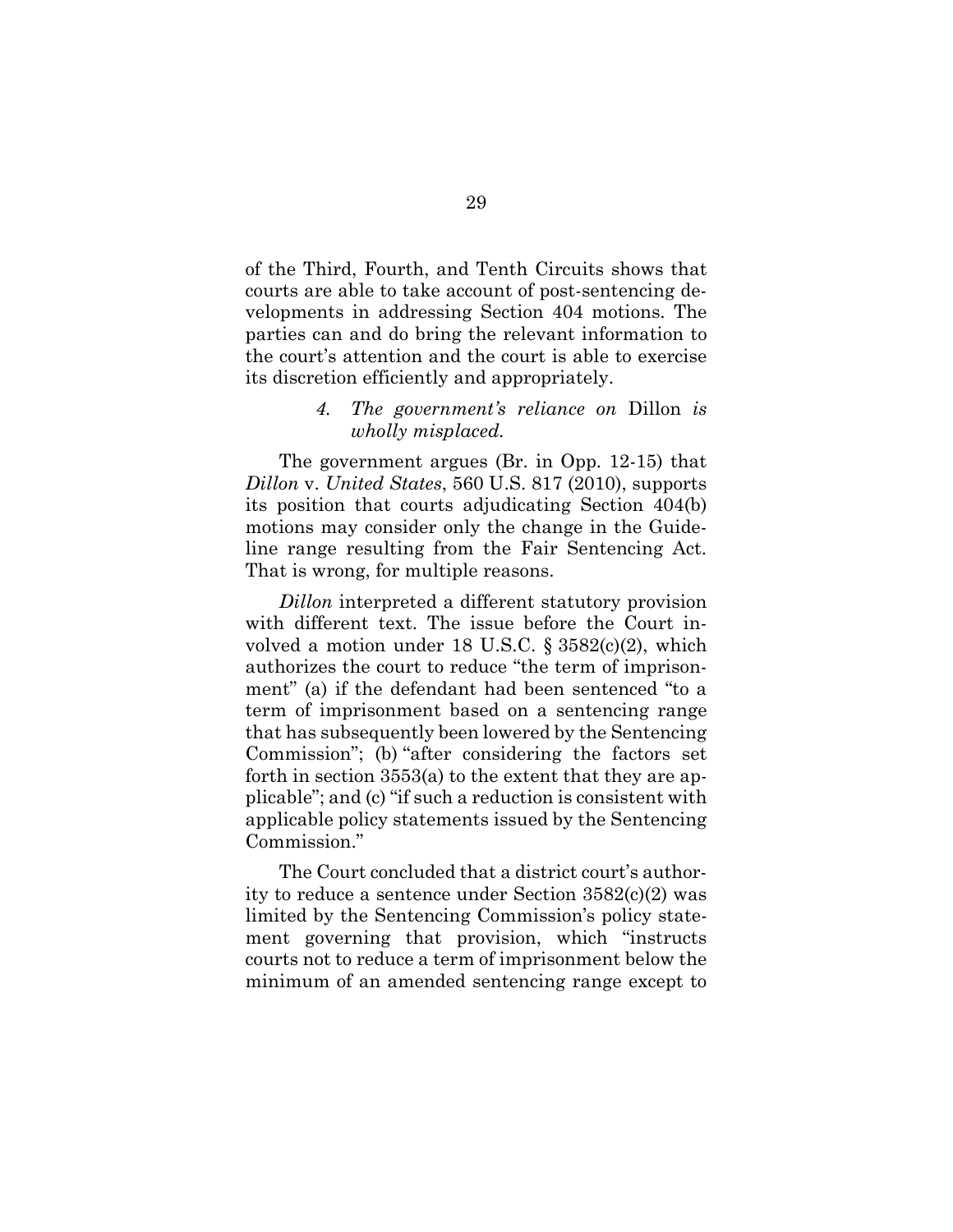the extent the original term of imprisonment was below the range then applicable." 560 U.S. at 819.

<span id="page-38-1"></span>Section  $3582(c)(2)$  is irrelevant to the First Step Act. Section 404(b) grants courts authority to "impose a reduced sentence," and to the extent an exclusion from general finality rules is required it is supplied by Section  $3582(c)(1)(B)$ , which permits changes of an "imposed term of imprisonment to the extent otherwise expressly permitted by statute."

<span id="page-38-0"></span>Moreover, the *Dillon* Court's reasoning has no application to Section 404.

The Court there relied on Section 3582(c)(2)'s reference to "modif[ication of] a term of imprisonment," stating that the provision "does not authorize a sentencing or resentencing proceeding." 560 U.S. at 825. But Section 404(b), by authorizing the court to "impose a reduced sentence" not only lacks what the Court held to be the limiting language of Section 3582(c)(2) but also incorporates the phrase—"impose a \* \* \* sentence"—that requires the court to consider all relevant information when exercising its sentencing discretion. See pages 23-25, *supra*.

The Court next emphasized that Section 3582(c)(2) "authorizes a reduction [based on the Section 3553(a) factors] only 'if such a reduction is consistent with applicable policy statements issued by the Sentencing Commission.'" 560 U.S. at 826. It concluded that "[t]he statute thus establishes a two-step inquiry. A court must first determine that a reduction is consistent with [the Commission's policy statement] before it may consider whether the authorized reduction is warranted, either in whole or in part, according to the factors set forth in §3553(a)." *Ibid*.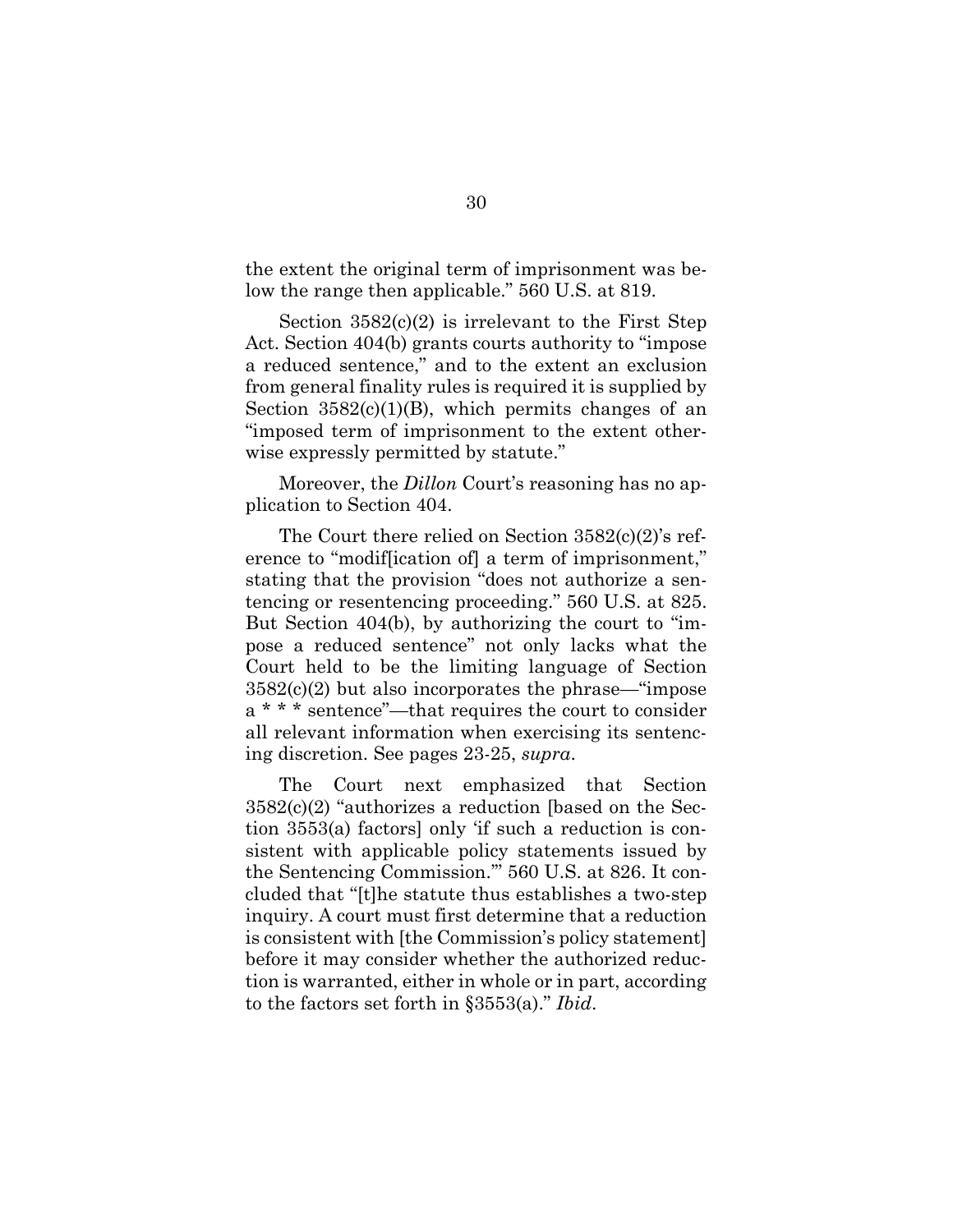<span id="page-39-1"></span><span id="page-39-0"></span>Critical to the Court's decision were the statute's express limit on judicial discretion and the restrictions in the Sentencing Commission's policy statement. Because Section 3582(c)(2) permits only "a reduction \* \* \* consistent with [the Commission's] applicable policy statements," and 28 U.S.C. § 994(u) makes that particular policy statement obligatory and restrictive, the statutory text expressly "confine[d] the extent of the reduction authorized," 560 U.S. at 826- 827—making the applicable "policy statement" binding.

<span id="page-39-2"></span>The relevant Commission policy statement specified that courts adjudicating Section 3582(c)(2) motions "shall leave all other guideline application decisions unaffected." U.S.S.G. § 1B1.10. As a result, any change in other Guideline decisions would not be "consistent with" the Commission's policy statement which, atypically, is binding—and, therefore, "outside the scope of the proceeding authorized by  $\S 3582(c)(2)$ ." 560 U.S. at 831.

By contrast, Section 404(b) does not include, or incorporate by reference, any similar limitations on the court's sentencing discretion—either directly or through incorporation of Sentencing Commission restrictions.

Section 404(b) does require the court to consider one factor—the change made by the Fair Sentencing Act. But that clause does not supersede the traditional rule that a court "impos[ing]" sentence must consider all relevant information. See pages 23-27, *supra*. The government's contrary position requires the Court to imply significant limitations that are wholly absent from the statutory text.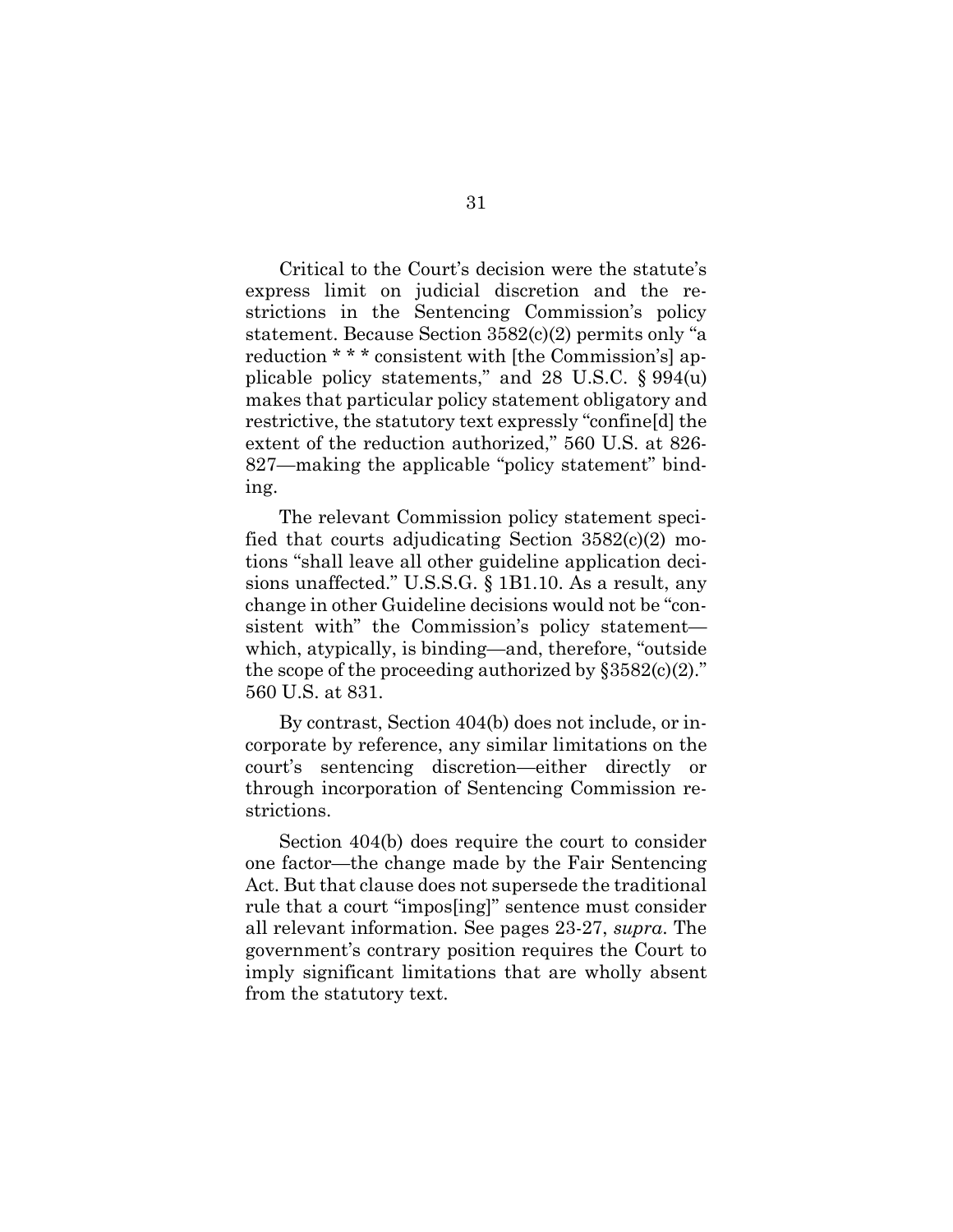If Congress wished to impose the limitations sought by the government, it easily could have drafted Section 404(b) to accomplish that goal. This Court's opinion in *Dillon* gave Congress a clear roadmap for achieving that result—simply include in Section 404(b) text limiting any reduced sentence to the minimum of the new guideline range resulting from application of the Fair Sentencing Act. But Congress included no such limitation.

Similarly, if Congress wanted to prevent consideration of other changes in law, it could have included a statement that the Section 404(b) court should leave all other guidelines (and statutory) applications unaffected. Again Congress adopted no such restriction.<sup>7</sup>

<span id="page-40-0"></span>One lower court has stated that *Dillon* stands for the proposition that "congressional authorization to reduce a term of imprisonment does not necessarily carry with it authorization to correct any errors in the original sentencing proceeding." *Kelley*, 962 F.3d at 478. But, as discussed above, *Dillon* rests on the particular text of the relevant statutory provision, not some generally-applicable principle governing all sentence-reduction statutes regardless of the text enacted by Congress. Rather, the generally-applicable principle operates in the other direction: absent express prohibition, a provision conferring discretion to "impose"

l

<sup>7</sup> The government argues (Br. in Opp. 16-17) that Section 404(b)'s text does not in express terms require courts to consider postsentencing conduct and post-sentencing changes in law. But there was no need for Congress to include such a requirement in Section 404(b). Its use of the phrase "may \* \* \* impose a reduced sentence," together with its emphasis on discretion in Section 404(c), triggers that obligation by incorporating traditional sentencing standards. See pages 23-25, *supra*.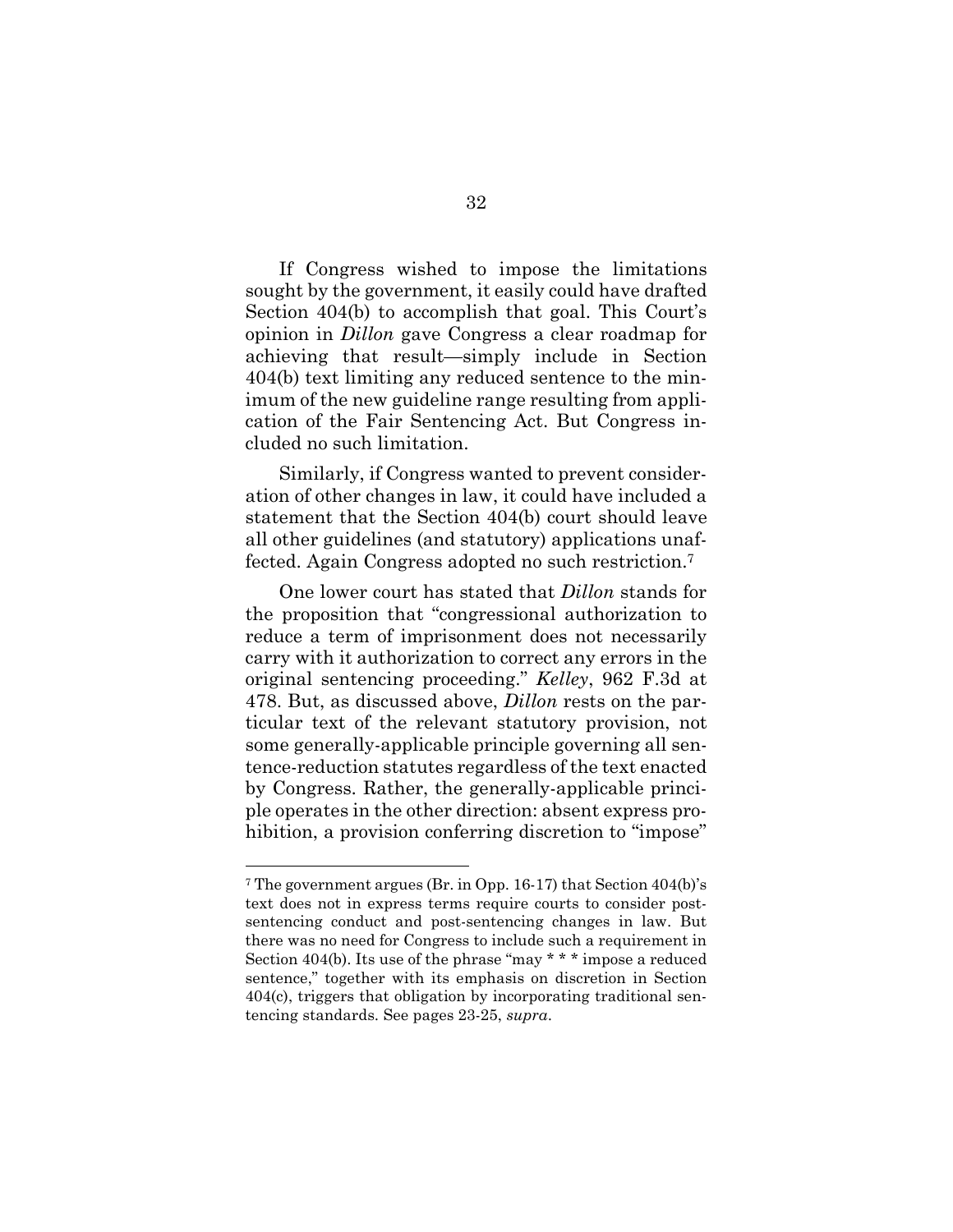a sentence requires the district court to take account of all relevant information and factors in deciding whether to impose a new sentence and what sentence to impose.

For these reasons, *Dillon* provides no support for the government's position and instead weighs in favor of construing Section 404(b) to require courts to consider post-sentencing developments.